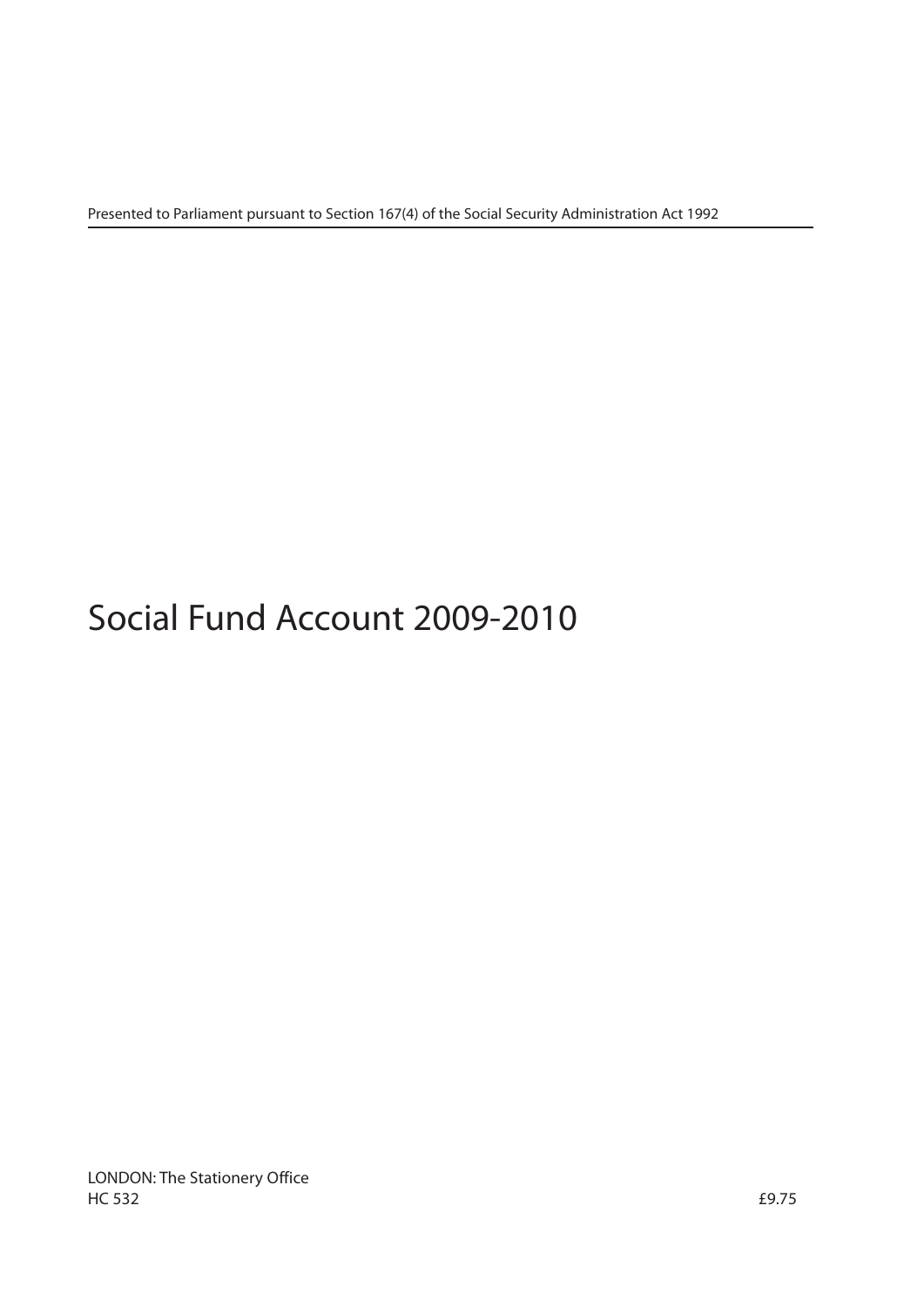Presented to Parliament pursuant to Section 167(4) of the Social Security Administration Act 1992

# Social Fund Account 2009-2010

# ORDERED BY THE HOUSE OF COMMONS TO BE PRINTED ON 2 DECEMBER 2010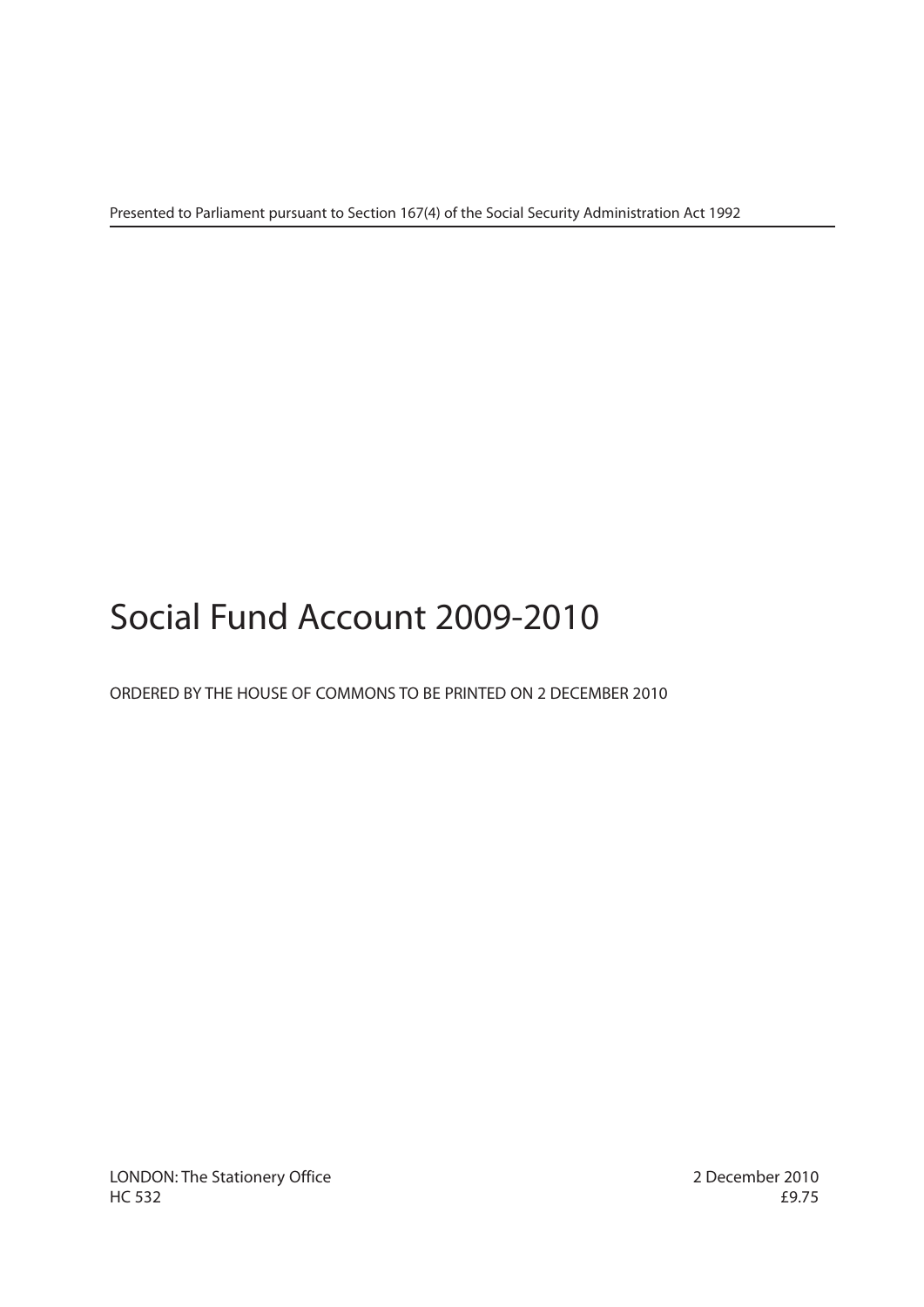The National Audit Office scrutinises public spending on behalf of Parliament.

The Comptroller and Auditor General, Amyas Morse, is an Officer of the House of Commons. He is the head of the National Audit Office which employs some 900 staff. He and the National Audit Office are totally independent of Government.

He certifies the accounts of all Government departments and a wide range of other public sector bodies; and he has statutory authority to report to Parliament on the economy, efficiency and effectiveness with which departments and other bodies have used their resources.

Our work leads to savings and other efficiency gains worth many millions of pounds: £890 million in 2009-10.

This account can be found on The Stationery Office's website at www.tsoshop.co.uk

© Crown copyright 2010

You may re – use this information (not including logos) free of charge in any format or medium, under the terms of the Open Government Licence. To view this licence, visit http://www.nationalarchives.gov.uk/doc/open-government-licence/ or write to the Information Policy Team, the National Archives, Kew London TW9 4DU, or email: psi@nationalarchives.gsi.gov.uk.

This publication is available for download at www.official-documents.gov.uk.

Printed in the UK for The Stationery Office Limited on behalf of the Controller of Her Majesty's Stationery Office  $12/10$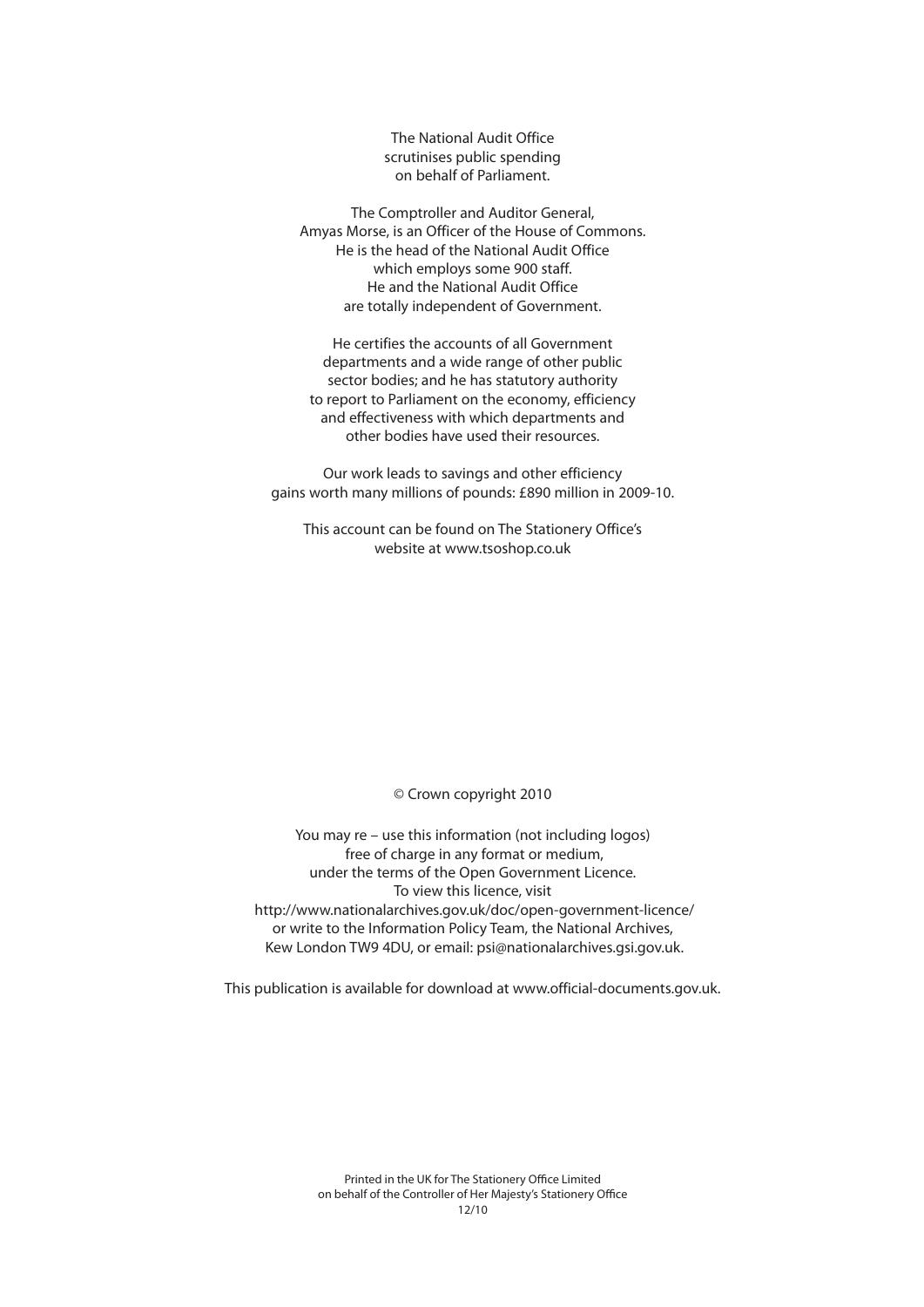# **Contents**

| Foreword                                               | 2  |
|--------------------------------------------------------|----|
| Statement on Internal Control                          | 5  |
| The Certificate of the Comptroller and Auditor General | 11 |
| Report by the Comptroller and Auditor General          | 13 |
| Receipts and Payments Account                          | 19 |
| Notes to the Account                                   | 20 |
| Annex - Accounts Direction given by HM Treasury        | 28 |

na dia 1992 nope 2012 nope 2012 nope 2012 nope 2012 nope 2012 nope 2012 nope 2012 nope 2012 nope 201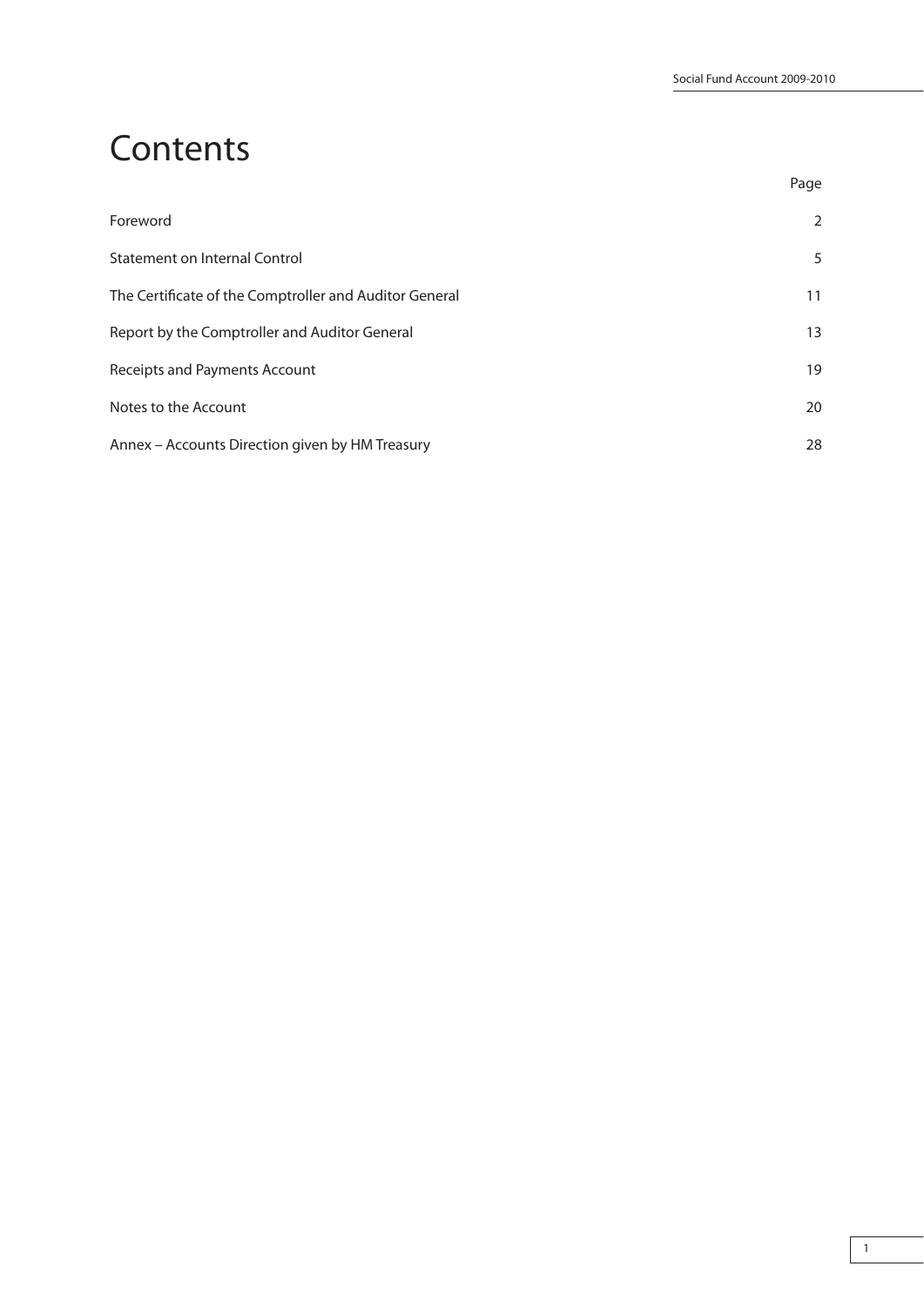# Foreword

# Background information

The Social Fund was established in 1987 and is controlled and managed under section 167 of the Social Security Administration Act 1992. Section 138(1) of the Social Security Contributions and Benefits Act 1992 enables payments of prescribed amounts to be made out of the Fund to meet, in prescribed circumstances, Maternity and Funeral expenses and payments of Budgeting Loans, Crisis Loans and Community Care Grants in accordance with directions given or guidance issued by the Secretary of State. Section 138(2) of the Act provides for payments to enable people who satisfy prescribed qualifying conditions to meet expenses for heating incurred or likely to be incurred during periods of cold weather.

The first phase of the Social Fund comprising Maternity and Funeral expenses came into operation on 6 April 1987. The second phase was introduced on 11 April 1988 and replaced all remaining Supplementary Benefit single payments and some urgent needs payments. Regulations were introduced in November 1988, which provided for payments from the Social Fund to be made to certain customers following a period of cold weather, enhanced by further regulations in November 1991 to include payments when cold weather is forecast. Winter Fuel Payments were introduced in 1997 to provide automatic help to pensioner households with fuel bills to pay. Legislation was introduced with effect from April 1998 that allowed the recovery of Social Fund overpayments.

Payments from the Fund are split into two broad categories, discretionary and regulated. Discretionary payments comprise Budgeting Loans, Crisis Loans and Community Care Grants and are cash limited. Regulated payments are Maternity and Funeral expenses payments, which are demand led, and Cold Weather and Winter Fuel Payments, which are paid automatically to qualifying customers.

# Categories of payments

#### **Budgeting Loans**

Interest free loans may be made to customers in receipt of Income Support, Employment and Support Allowance (Income Related), Pension Credit or Jobseekers Allowance (Income Based) to help them cope with the expenditure associated with the purchase of major items or services.

#### **Crisis Loans**

Interest free loans may be made to any customer, primarily to help to relieve a serious risk to health or safety of customers and their dependants.

#### **Community Care Grants**

Payments may be made to promote the community care of customers qualifying for Income Support, Employment and Support Allowance (Income Related), Pension Credit or Jobseekers Allowance (Income Based). The main purpose is to help vulnerable groups lead an independent life in the community rather than go into institutional or residential care, or help such people re-establish themselves in the community following a period of such care; ease exceptional pressures on families; and to help with certain urgent travelling expenses.

#### **Sure Start Maternity Grants**

The Sure Start Maternity Grant is available to families receiving Income Support, Employment and Support Allowance (Income Related), Jobseekers Allowance (Income Based), Working Tax Credit where a disability or a severe disability element is included in the award, Pension Credit, and Child Tax Credit at a rate higher than the family element for each child expected, born, the subject of a parental order or a residence order, (in certain circumstances), on or after 11 June 2000. Initially worth £200, the Grant is worth £500 in respect of babies due, born, adopted or subject of a parental order on or after 16 June 2002.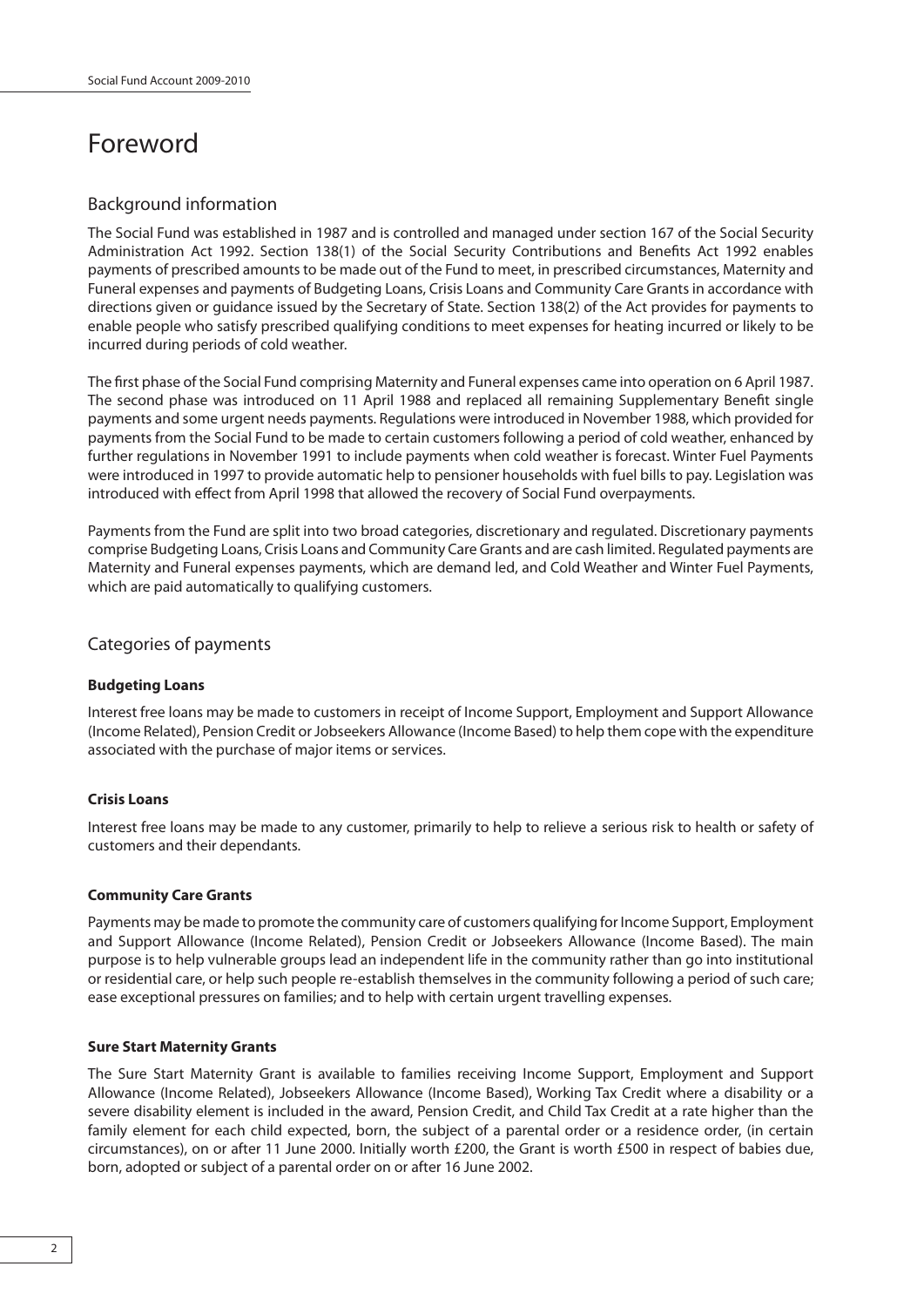#### **Funeral expenses payments**

Payments to help with the cost of a funeral may be made to customers or their partners, who are in receipt of Income Support, Employment and Support Allowance (Income Related), Jobseekers Allowance (Income Based), Pension Credit, Working Tax Credit where a disability or severe disability element is included in the award, Child Tax Credit at a rate higher than the family element, Housing Benefit or Council Tax Benefit. Payments are normally recoverable from the estate of the deceased, even if the estate is not fully sufficient to permit full recovery.

#### **Cold Weather Payments**

Payable to customers receiving Pension Credit, Income Support, Employment and Support Allowance (Income Related), or income based Jobseekers Allowance who also have a disability, or a pensioner premium, or who have a disabled child or a child less than 5 years of age. Customers receive payments of £25.00 (maintained at a level of £25.00 for the second consecutive year) for each period of 7 consecutive days during which the average temperature was or was forecast to be 0 degrees Celsius or below in areas where customers live.

#### **Winter Fuel Payments**

The Winter Fuel Payments scheme was introduced by the Secretary of State by Regulations made in exercise of powers conferred by section 138(2) of the Social Security Contributions and Benefits Act 1992. These regulations, which came into force on 16 January 1998, allow for payments to pensioner households, where a qualifying benefit was payable to one or more persons in that household for at least one day in the qualifying week. The qualifying week is usually in September. (In 2009-2010 the qualifying period was week commencing 21 September).

The European Court of Justice announced on 16 December 1999 that the Winter Fuel Payments scheme discriminated against men between the ages of 60 and 64. Following the judgment, the Government decided that help through Winter Fuel Payments would be extended to all people aged 60 or over, who are ordinarily resident in Great Britain or Northern Ireland, regardless of whether they are receiving a Social Security Benefit.

The total amount payable to a person aged 60-79 years living alone in their own home is £250 (£125 if they shared a home with another eligible person aged 60-79). For people aged 80 or over the amount payable was £400 (£200 if they shared a home with another eligible person aged 80 or over). Where there is only one person in the household who is entitled, the full Winter Fuel Payment is made. If there is another eligible person in the household who qualifies, the lower level of £125 is made to the eligible person aged 60-79 and £275 is payable to the eligible person aged over 80.

#### Financial performance

Section 78(1) of the Social Security Administration Act 1992 provides that an award from the Social Fund, which is repayable (Budgeting Loans and Crisis Loans), shall be recoverable by the Secretary of State. The Social Fund is financed by these recoveries and by payments made by the Secretary of State from RfR 3 of the Department's Vote. In addition, section 78(4) of the Act provides that payments to meet funeral expenses may be recovered from the estate of the deceased.

During 2009-2010 £715 million of recoverable loans were issued, which added to the debt owed to the Fund. Recoveries of loans paid back into the Fund during the year were £586 million, against original forecast recoveries of £583 million.

During 2009-2010 £48 million Funeral Expenses payments were issued, £0.3 million was recovered this year and £87 million was written off the total Funeral Expenses debt as there was no estate to recover from.

The Social Fund closing bank balance will vary from year to year. The policy intention is to maintain a minimum balance which will provide working capital to contribute to, for example, an unexpected surge in Cold Weather payments late in the financial year beyond the date for the Spring Supplementary Estimate. The value of this minimum balance was set at £25 million with the approval of HM Treasury.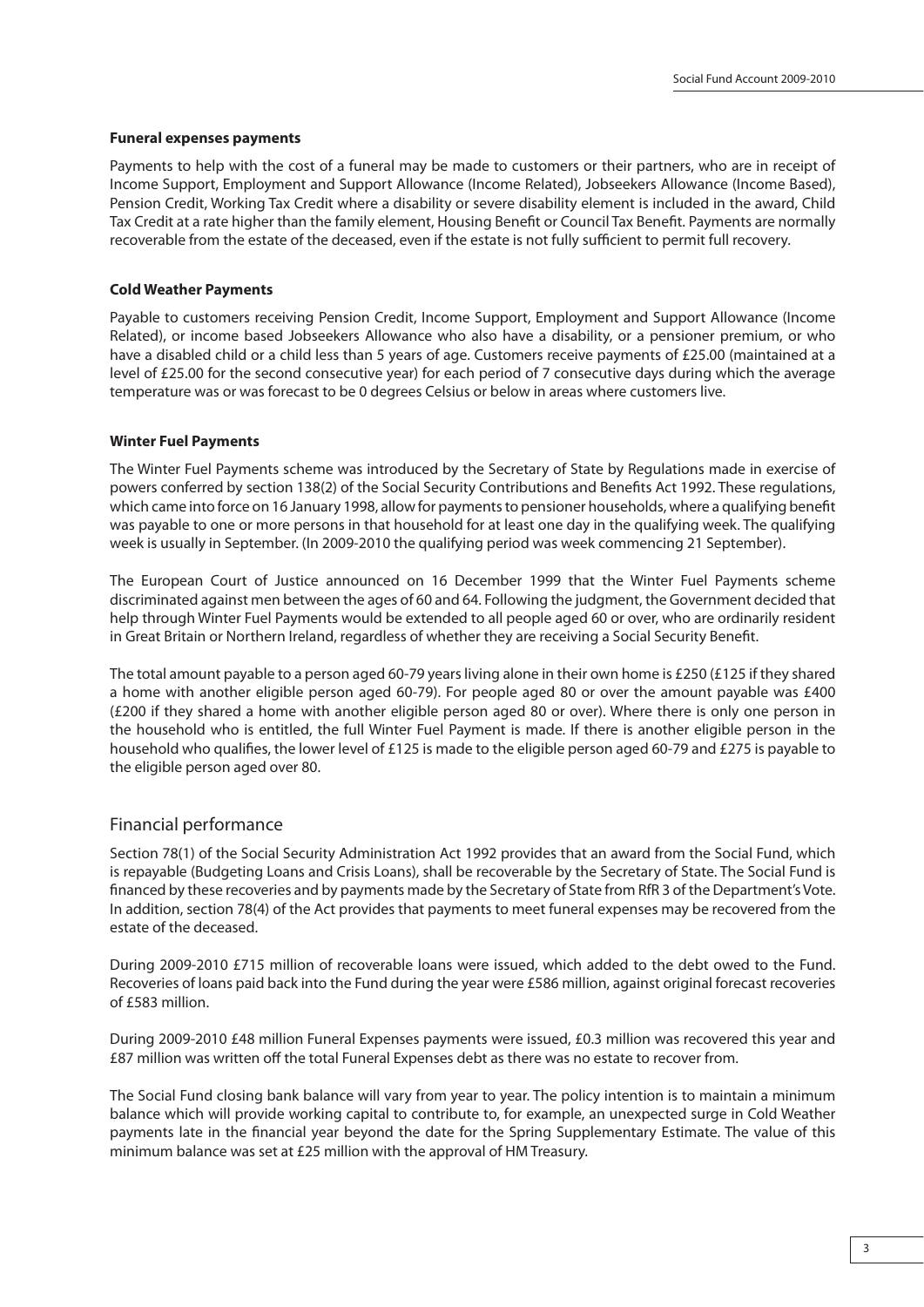The Social Fund is maintained by monies voted by Parliament under RfR 3 of the Department's Vote. Expenditure is estimated at the start of the year and, taking into account forecast recoveries, sufficient funds are transferred from RfR 3 to the Fund to meet the Department's expected liabilities to the paying agents. Adjustments are made to the balances due to and from the paying agents during the normal course of business.

The standing balance on the account has increased by £20.7 million. Any in year overfunding of the discretionary payments is adjusted for in the following year.

### Secretary of State's report

The Secretary of State is required by section 167(5) and (6) of the Social Security Administration Act 1992 to prepare an annual report on the Social Fund and to lay a copy of the report before each House of Parliament. The latest annual report (Command 7483) was presented to Parliament in July 2009 and gives a detailed account of the activities and provisional expenditure on the Social Fund for 2009-2010.

# Basis of preparation of accounts

Under section 167(4) of the Social Security Administration Act 1992, Accounts of the Social Fund are to be prepared in such form and in such manner and at such times as the Treasury may direct.

#### Audit arrangements

The Comptroller and Auditor General is required under section 167(4) of the Social Security Administration Act 1992 to examine and certify the Social Fund Account and to lay copies of it, together with his report on it, before Parliament.

# Statement of Accounting Officer's responsibilities

The Treasury has appointed me, the Chief Executive of Jobcentre Plus, as the Accounting Officer for the Social Fund. The relevant responsibilities of the Accounting Officer, including my responsibility for the propriety and regularity of the public finances for which I am answerable and for the keeping of proper records, are set out in the Accounting Officers' Memorandum, issued by the Treasury and published in Managing Public Money.

Accounting Officer

Darra Singh 16 November 2010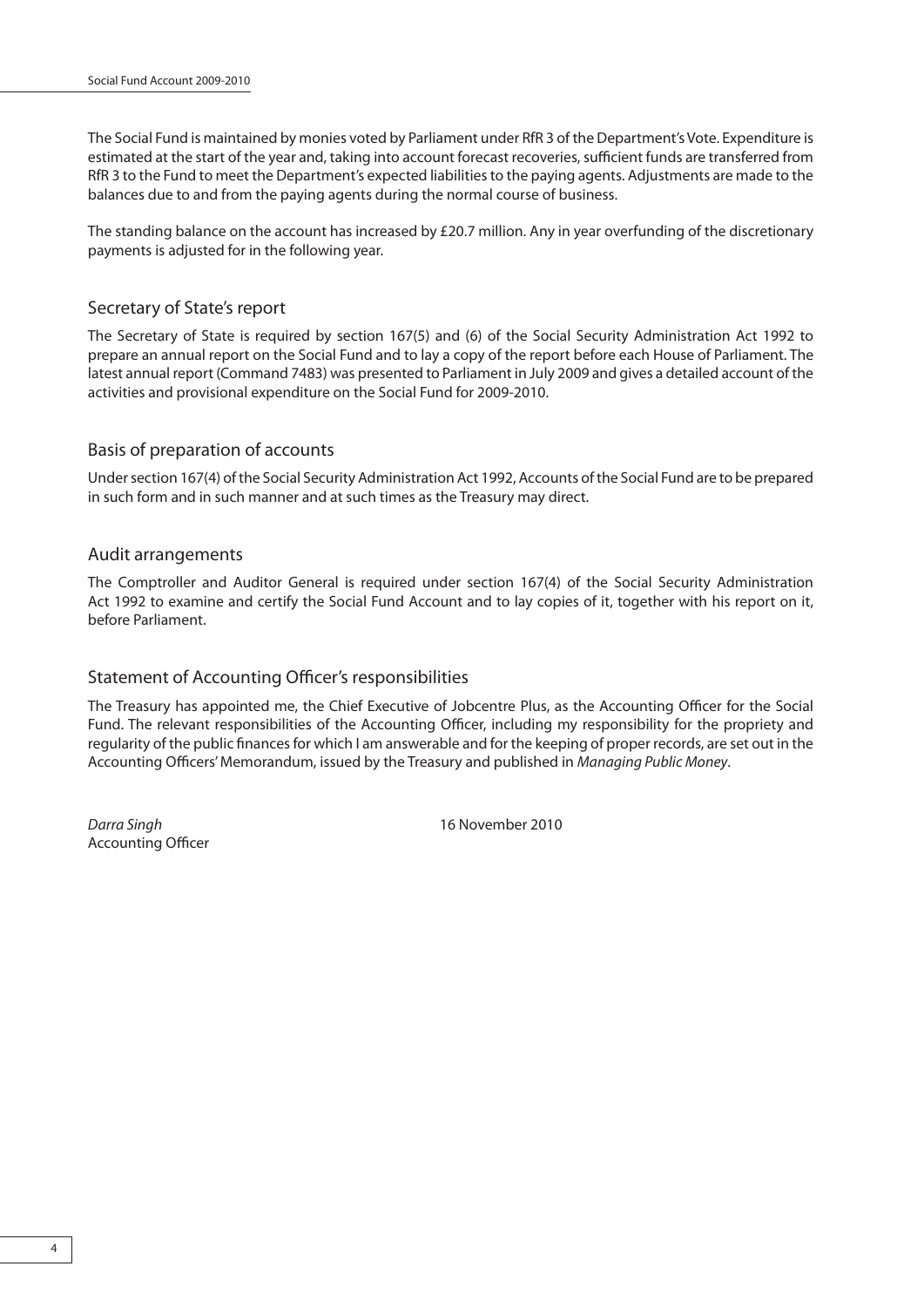# Statement on Internal Control 1 April 2009 – 31 March 2010

# Scope of responsibility

- As Accounting Officer for the Social Fund, I have responsibility for maintaining a sound system of internal control that supports the achievement of the policies, aims and objectives of the Social Fund, whilst safeguarding the public funds and departmental assets for which I am personally responsible, in accordance with the responsibilities assigned to me in Managing Public Money.
- 2 Since the agency took over the responsibility of Accounting Officer for the Social Fund in April 2007 significant improvements in governance and control have taken place with progress in the areas of regularity and accounts production, against the challenges of significantly increased applications to the fund, and tightening budgetary control. A dedicated Social Fund Accounts team has been established which has been further expanded this year and there have been significant improvements in the processes and procedures around accounts production, culminating this year in the change in the method of accounts production to a more robust process based on a single system source.
- 3 Recognising the extent and complexity of the issues facing the Social Fund, and to further support the significant ongoing work to strengthen the Social Fund control environment, this year I have created a Social Fund Task Force, led by myself as Chief Executive. This Task Force will drive forward improvements in the controls and processes of the Social Fund, and we will continue to use this and other fora within the agency some of which are described in this statement, to identify issues and advance improvements within the Social Fund internal control environment.
- 4 As Chief Executive of Jobcentre Plus I am also responsible for the administration of Social Fund payments which are delivered within a framework of policies developed by Ministers, and the Client Groups. The Fund is mostly administered by Jobcentre Plus, an Executive Agency of the Department for Work and Pensions (DWP) and, as such, operates under its internal control environment. My Board and Management Team, in managing the totality of its activities, applies this control environment to Social Fund activities as appropriate. The only exception is that The Pension, Disability and Carers Service (PDCS) administers Winter Fuel Payments, and as such these activities are carried out within its internal control environment.
- 5 This statement incorporates an assurance provided by PDCS, to Jobcentre Plus that they had effective and efficient internal controls in place for the production of the Winter Fuel Payments paid on behalf of Jobcentre Plus.
- 6 Responsibility for Social Fund processing and delivery lies with the Jobcentre Plus Chief Operating Officer, whilst policy, change impact and improvements to the Fund fall under the remit of the Jobcentre Plus Director of the Transformation and Product Management Directorate. Both Directors are part of the Jobcentre Plus Board.
- 7 Performance of the Social Fund is reported to Parliament in the Annual Report on the Social Fund by the Secretary of State for Work and Pensions.

# The purpose of the system of internal control

The Jobcentre Plus system of internal control is designed to manage risk to a reasonable level rather than to eliminate all risk of failure to achieve policies, aims and objectives; it can therefore only provide reasonable and not absolute assurance of effectiveness. The system of internal control is based on an ongoing process designed to identify and prioritise the risks to the achievement of the Agency's aims, objectives and policies (including Social Fund), to evaluate the likelihood of those risks being realised and the impact should they be realised, and to manage them effectively, efficiently and economically. The system of internal control has been in place in Jobcentre Plus for the year ended 31 March 2010 and up to the date of approval of the Annual Report and Accounts and accords with HM Treasury (HMT) guidance.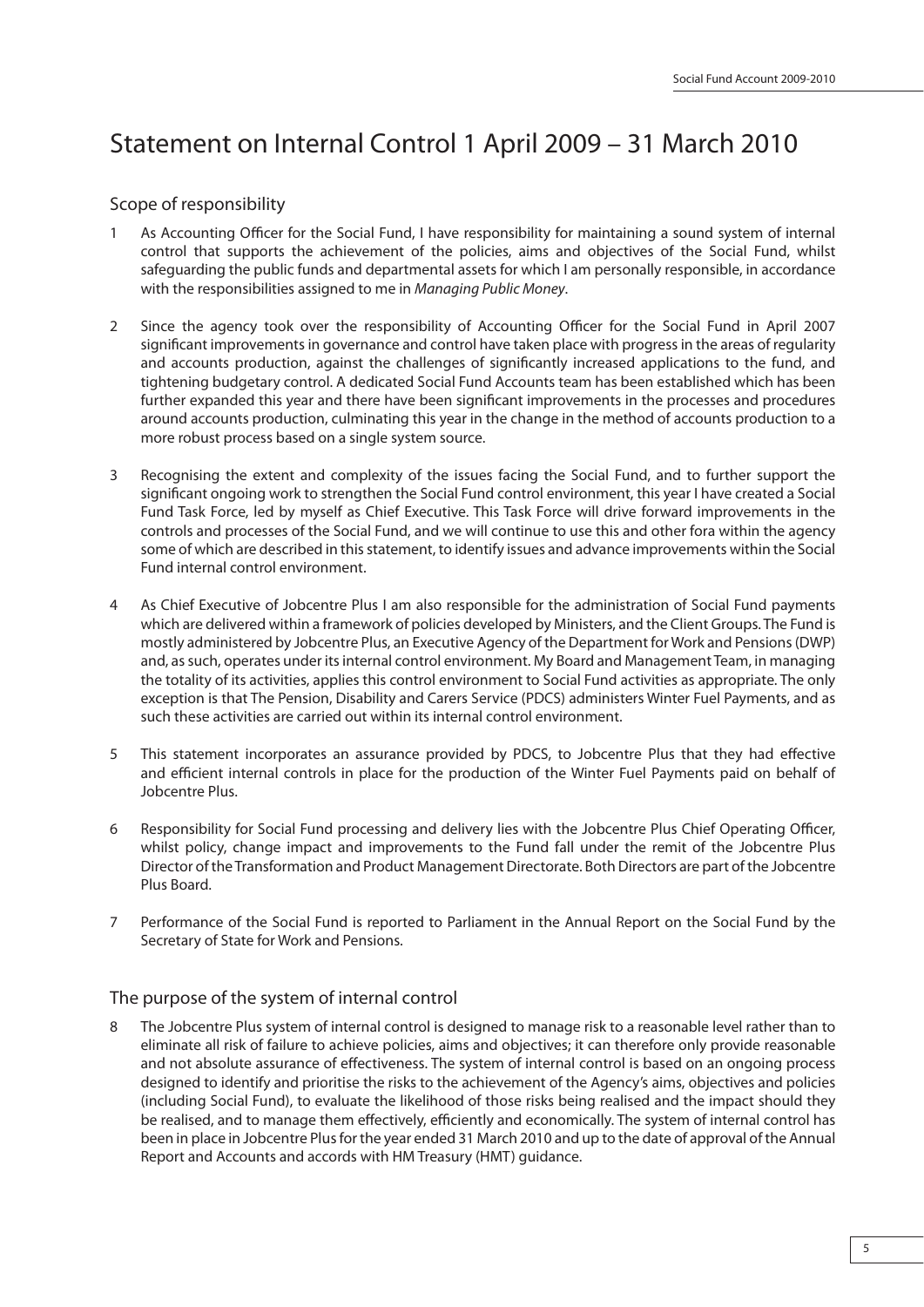# Capacity to handle risk

- 9 The Jobcentre Plus Board considered the strategic risks to Social Fund delivery and these were reported in the Strategic Risk Register. All risks captured on the Strategic Risk Register are managed through a process of independent challenge, initially through the Jobcentre Plus Performance, Planning and Risk Committee (JPPRC), with further review being undertaken by our Risk Assurance Division (RAD) before being actively managed by the Board.
- 10 Specific arrangements have recently been developed to strengthen the management of risks covering the administration and development of the Social Fund. These include formal quarterly risk reviews by the Social Fund Management Committee. Further work will be progressed throughout the course of 2010-2011 to ensure that these arrangements are fully embedded across Social Fund business.
- 11 The Jobcentre Plus Chief Operating Officer and the Director of Transformation and Product Management have specific Social Fund accountabilities to ensure that systems are in place to effectively manage Social Fund risks, and they are required to provide an assurance as to the effectiveness of their risk management arrangements through the Letter of Assurance (LoA) process.
- 12 This approach provides a framework for ensuring that those risks relating to Social Fund activity are managed at the most appropriate level in the organisation.

# The risk and control framework

- 13 A specific Social Fund risk is included in the Strategic Risk Register. The Departmental methodology is used to identify and assess the risks and accountable risk owners who are nominated at Board Director level. Risks are rated and prioritised within agreed tolerance levels which demonstrate the Agency's risk appetite.
- 14 The system of internal control within the Social Fund is currently based on a framework of legislative duties, management information, financial regulations and a process of accountability and delegation as operated throughout Jobcentre Plus. In particular the Social Fund operates
- regular financial and performance reporting to the Jobcentre Plus Board;
- procedures to manage the balance on the discretionary part of the Fund through allocation of budgets to local level and by re-allocating budgets where necessary to ensure equality of access; and
- 15 A dedicated team within Finance Directorate provide oversight control over the financial management of the Social Fund and work with a range of stakeholders across the Agency, and the Department, to drive improvement activities.

# Review of effectiveness

- 16 As Accounting Officer, I have responsibility for reviewing the effectiveness of the system of internal control. My review of the effectiveness of the system of internal control has been informed by the work of the Risk Assurance Division and the executive managers within Jobcentre Plus and The Pensions Disability and Carers Service (in respect of Winter Fuel Payments) who have responsibility for the development and maintenance of the internal control framework, and by comments made by the external auditors in their annual completion and other reports. A plan to address weaknesses and ensure continuous improvement of the system is in place.
- 17 The Jobcentre Plus Corporate Governance Committee incorporates the functions and responsibilities of an audit committee for the Agency and works with the Department's Risk Assurance Division (RAD) to focus on the areas of the business at greatest risk. The Board is chaired by Kenneth Ludlam, a non-executive Director. The Corporate Governance Committee received regular updates on actions to address previously identified weaknesses with the Social Fund system of internal control. This allowed them to assess the effectiveness of mitigation actions and, where appropriate, request further work to be undertaken to strengthen the control environment.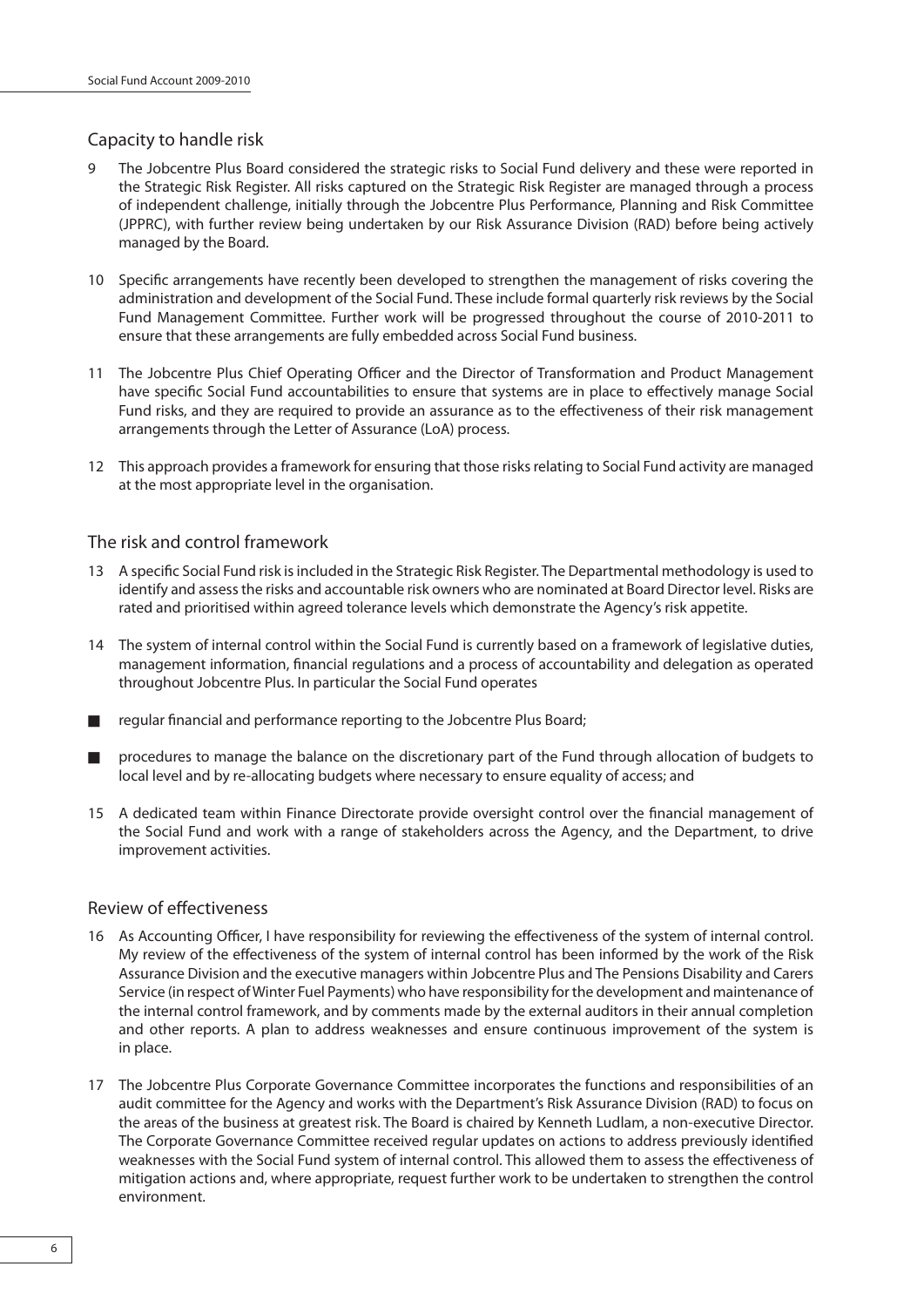- 18 A Social Fund Assurance Action Plan was produced for the Corporate Governance Committee to allow better management of control weaknesses identified by National Audit Office and within the previous Statement on Internal Control.
- 19 RAD provides an overall assurance over key risk areas of Jobcentre Plus performance in-year. For 2009-2010 RAD have carried out a review of the significant control challenges which led to the Social Fund account qualification by NAO and their overall assessment is Limited Assurance.
- 20 The Independent Review Service, which is independent to the Department, carries out reviews of decisions made by Social Fund caseworkers and works closely with Jobcentre Plus to improve decision making.
- 21 Jobcentre Plus Executive Board Directors, with responsibility for specific Social Fund activity, are required to comment on the effectiveness of their internal control systems and risk management procedures through the LoA process. Challenge or support to these statements is provided through the Business Controls Dashboard. This report has identified Social Fund internal control issues which the Corporate Governance Committee has taken action on during the year. The report is presented quarterly to the Jobcentre Plus Corporate Governance Committee.
- 22 A specific Social Fund Management Committee, comprising senior stakeholders, oversees the operation of the Social Fund, providing early warning of emerging risks in order to strengthen the control environment. The Social Fund Management Committee is chaired by the Director of Transformation and Product Management Directorate.
- 23 A sub group of this meeting considers further the significant control challenges and the strategies being taken to address them, along with the potential impact of the various reforms that could affect the Social Fund. This group comprises a number of key representatives from across the Department.

# Significant Control Challenges

- 24 The volume of applications to the Social Fund, particularly for Crisis Loans, has continued to increase across the year. Material increases in applications do impact upon all aspects of the Jobcentre Plus Social Fund business and changes the overall control environment in which our internal control regime has to function.
- 25 Within the Jobcentre Plus overall control framework, systems are in place to ensure that effective and proportionate risk mitigation action is taken to address the control challenges posed by the economic downturn and the overarching risk is actively managed through the Strategic Risk Register.
- 26 Within the 2008-2009 SIC, Jobcentre Plus reported significant control challenges in relation to Document Management, a framework for an internal measure of the Monetary Value of Fraud and Error for the Social Fund, Debt Management, the Quality of Decision-Making and issues to do with Account Production.
- 27 Significant control challenges are

#### **Regularity**

- a Document Management
- Issue: The business faces a significant challenge in the storage, retention, retrieval and disposal of customer documentation. The volume of documents being sent to storage continues to increase, putting further pressure on storage capacity and also raises challenges around data protection and value for money. The ability to retrieve original documentation when requested is also a fundamental business requirement. Part of this retrieval is the NAO and RAD regularity sample request, where failure to find the documentation contributes to the SF Account Qualification.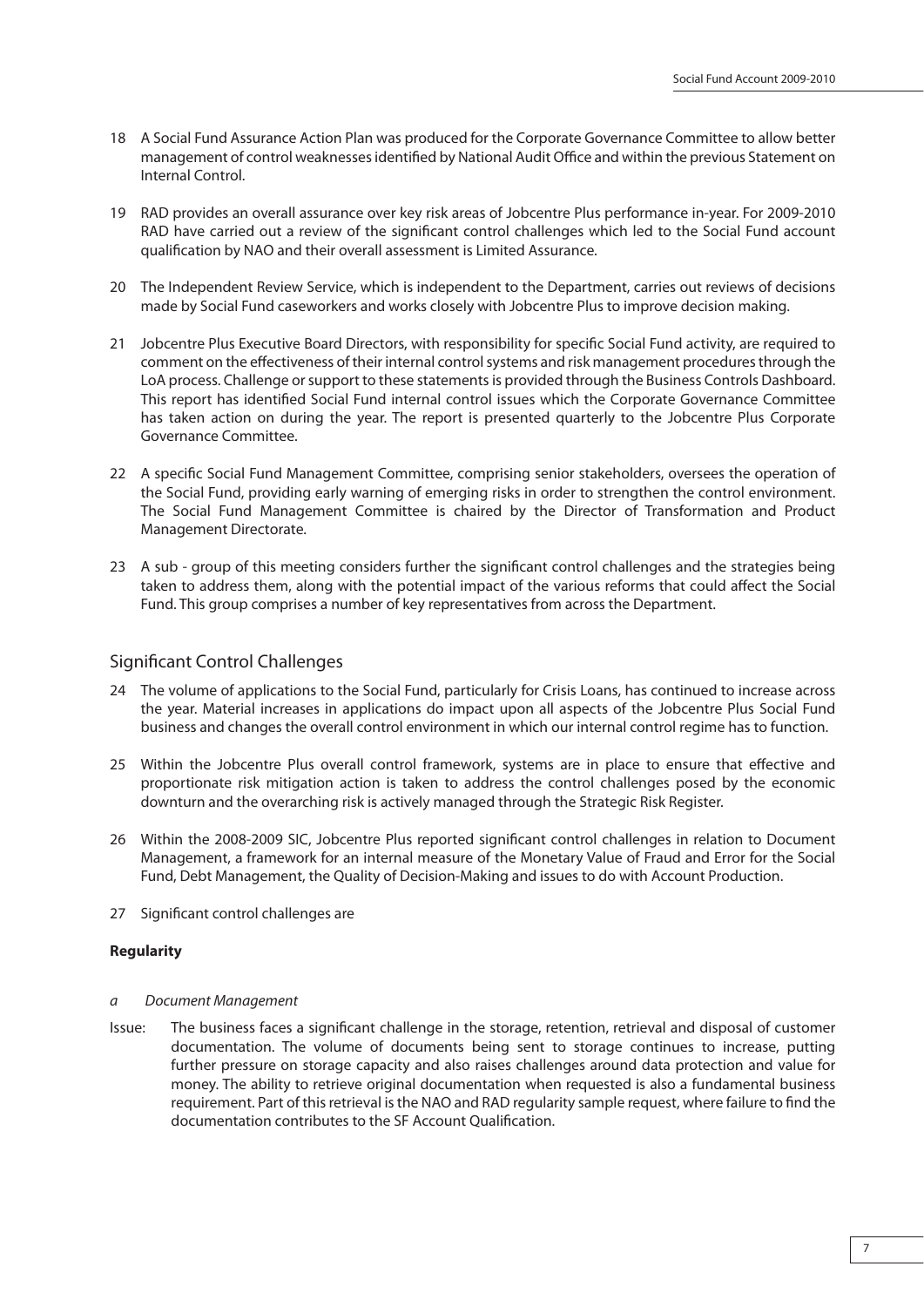Action: During 2009-2010, a number of actions were taken

**i Paper reduction exercise** – A paper reduction exercise was undertaken, as part of a wider Paper Reduction Programme, to destroy old Social Fund Grant files. Unfortunately insufficient controls led to the destruction of an estimated 229,000 Loan files. RAD has evaluated the lessons learned from this incident and support the framework and methodology we have put in place to manage and control future destruction exercises. Jobcentre Plus fully accepts the findings and will implement the recommendations in advance of any further destruction. Looking to the future, bulk destruction makes sound practical and economic sense and will remain a critical component of Jobcentre Plus's document management strategy.

**ii** Case file retrieval – the ability to retrieve original case files when requested remains a challenge despite a near 100 per cent retrieval performance in 2008-2009, and has now become an issue for Sure Start Maternity Grants. The new National Social Fund Performance Team has now taken on full management responsibility for case retrieval and will examine the root causes for the performance in 2009-2010. The full benefits of the national roll-out of the electronic scanning solution I expect to be realised in 2010-2011 in terms of performance and efficiency.

**iii Scanning** – the Scanning Solution is designed to both improve the efficiency of retrieval requirements for sampling by both RAD and the National Audit Office, as well as helping to stem the flow of new Social Fund Files into remote storage. This is due to be rolled out nationally in 2010 and is designed to deliver the following benefits

- $\blacksquare$  removing the paper chase and vastly improving the efficiency of the audit process;
- improving the security of information;
- saving time of front line staff: and
- $\blacksquare$  reduced remote storage capacity requirements and associated financial savings.
- b Quality of decision making
- Issue: Errors in decision-making continue to be identified by both the National Audit Office, and by the Risk Assurance Division's Performance Management Team, in their regularity sample selections, contributing to the Regularity Qualification on the SF Account.
- Action: There are a number of strategies that are designed to continue to improve the quality of Social Fund decision making including
- the completion of the rollout of the Quality Assurance Framework (QAF) to all Benefit Delivery Centres and also to all Contact Centres delivering Social Fund awards;
- ongoing improvements to the Social Fund processes, utilising staff experience, LEAN techniques, findings from the QAF, RAD and National Audit Office sampling; {e.g.} pre-payment checks for high value Funeral Payments to prevent errors;
- the introduction of 'calibration' where QAF checkers review individual cases with the aim of ensuring consistency in approach across the country;
- the first National OAF Workshop held to again drive consistency and quality; and
- interim findings from these checks are reported to both the Social Fund Management Committee and the operational management tier. Enables visibility of progress and identifies areas to strengthen performance.

#### **Accounts Production Methodology**

Issue: The process of producing the SF Account had developed to become very complex, manually drawing information from a number of different systems in the absence of a single integrated system from which to extract the data required. A Lean Review looking at the end-to-end processes for the production of the account was carried out in DWP Accounting Shared Services, and endorsed by Jobcentre Plus Finance and National Audit Office, as representing a proactive plan to improve the accounting framework.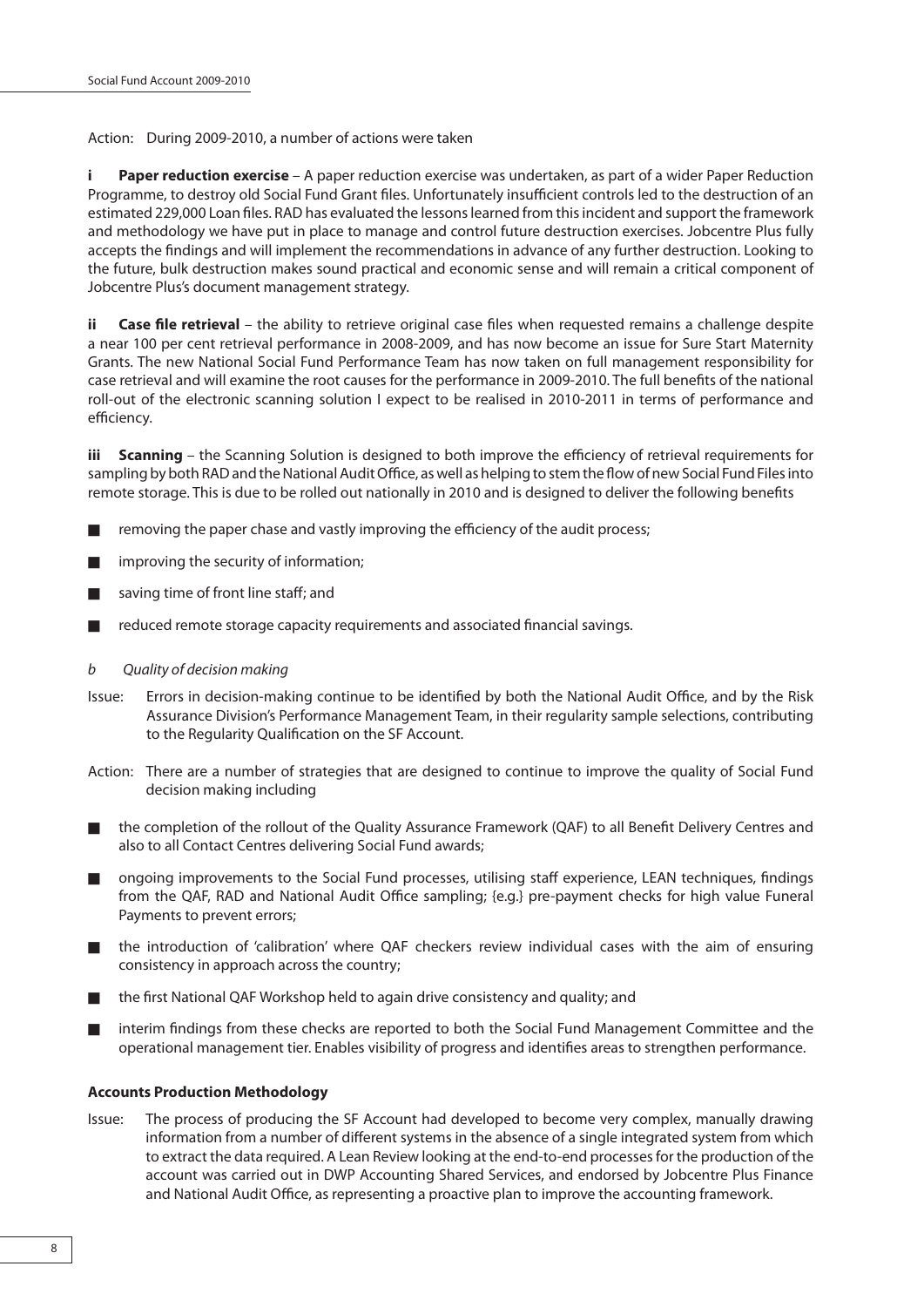An in-principle decision to change the account production methodology to one sourcing data mainly from the Programme Accounting Computer System, (PACS), was a key outcome. This provided greater audit trails and addressed the major weakness around validation of a number of the balances.

Action: As the work programme was not complete, for 2009-2010 accounts were initially produced using the traditional method. This led to accounting discrepancies that were material in value and could not be explained in full. It was therefore decided to move immediately to the new accounting methodology and delay the laying of the 2009 – 2010 Social Fund White Paper Account until this restatement was completed and audited by National Audit Office. The new approach for producing the Social Fund Account, based on greater use of the PACS, has eliminated the unexplained difference. The extent of the work required to deliver this approach was significant, requiring a thorough review of six years' worth of historical accounting transactions, with adjustments made to support the appropriate restatement of prior year Social Fund White Paper Accounts.

Whilst this revised approach alleviates concerns about the integrity of the previous methodology, (which used accounting information from both the PACS and SFCS systems), there remain issues relating to the substantiation of the debtor balance that need further detailed investigation set out below.

#### **Debt**

- a Debt management
- Issue The key success factor on Social Fund Debt is that there is active recovery action whether from benefit payments or through the Department's Debt Management function. This will ensure that the aged nature of the debt stock is addressed, and cash recovered can be reinvested in the Fund quicker and more efficiently.
- Action A full debt profile for the Social Fund has been established allowing examination of the debt with reference to numbers of customers, numbers of loans, loan recovery status and amount. This enables informed decisions on management action required to manage all debts actively and appropriately. A high priority is now given to this work.

We will also be better able to identify those elements of the debt stock it is appropriate to write-off. The criteria considered are age of debt, total aggregate customer debt, whether the customer is 'repeat' and overall the economic value of holding and pursuing the debts. We plan a full review of the write-off policy to ensure it is fit for purpose striking the appropriate balance between protecting public funds and value for money.

#### b Unrecorded Clerical Cases

Issue: Processes for the recording of Clerical Cases onto the Social Fund Computer System (SFCS) have not been operating effectively resulting in a number of outstanding cases not recorded on the system. The absence of case details from SFCS impacts on the integrity of the overall Social Fund debt balance and the completeness of individual customer debt.

Action: This issue is being addressed to ensure that awards are recorded promptly on SFCS. Resource has been focused on clearing this backlog and on reducing the likelihood of future backlog issues.

#### **Passported Error**

Issue: It has been identified that there are inadequate procedures for the recording of overpayments from recipients who no longer qualify for a Social Fund grant as a result of no longer being eligible for the underlying qualifying benefits.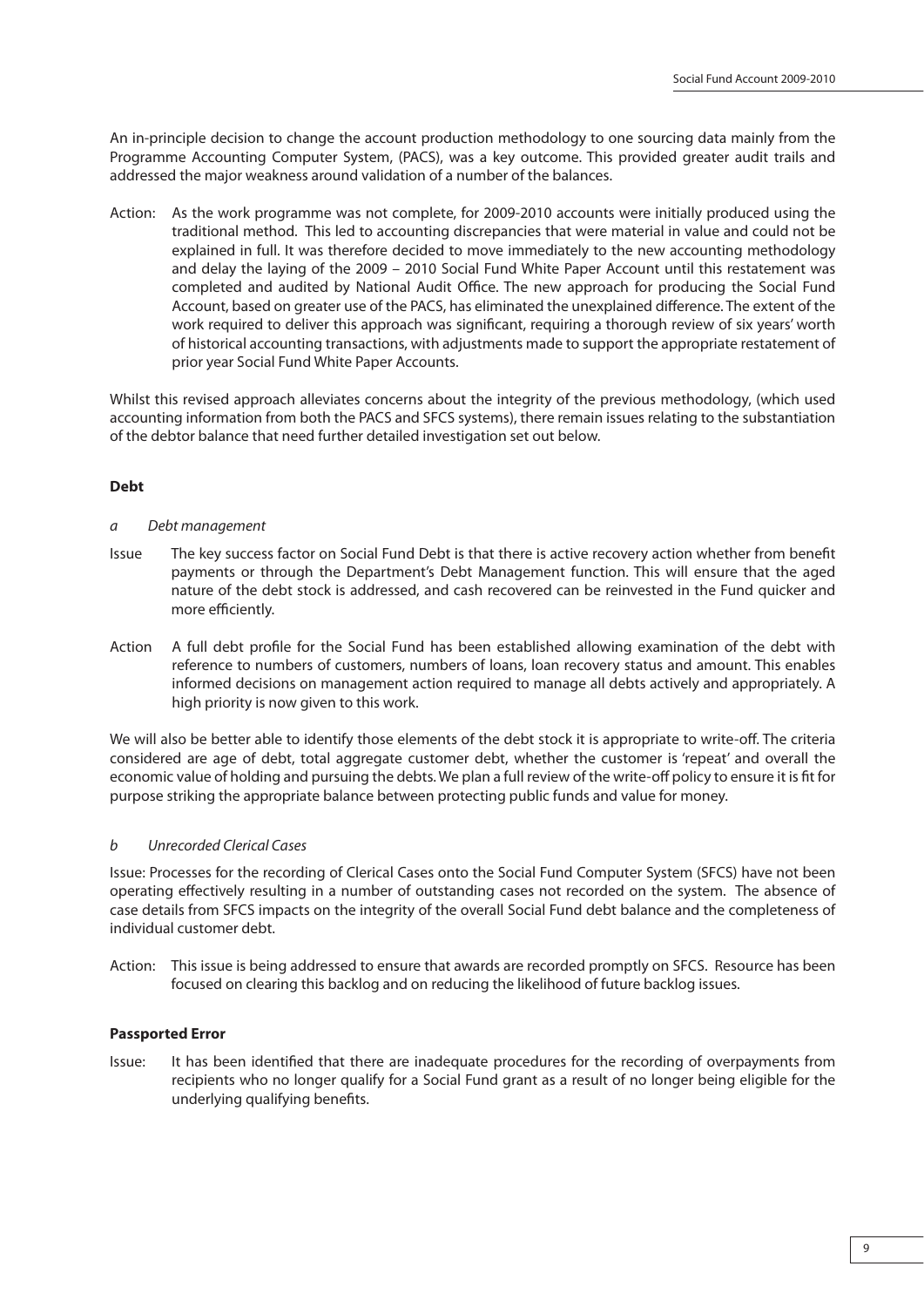Action: Whilst it has been established that the likely value of missed overpayments is not material in the context of the overall debt stock, the supporting guidance and instructions for Benefit Processors have been strengthened in order to ensure Social Fund Processors are informed of cases where qualifying benefits are fully withdrawn, and to ensure resulting referrals to Debt Management are carried out. As benefits administered by HMRC can provide entitlement to Social Fund grants, steps will be taken to similarly align processes.

#### **Debt Relief Orders**

- Issue: The introduction of Debt Relief Orders has given rise to a requirement to identify and track these orders to ensure related debt, recoveries and write-offs are appropriately identified and managed.
- Action: Initial progress on introducing these procedures has been made but further work is required to embed the processes for gathering management information and to identify the appropriate treatment, and recording of related debt. This issue will be further progressed by the Debt Action Team, reporting to the Social Fund Task Force, which will take a lead on debt and recovery issues in relation to the Social Fund White Paper Account.
- 28 During the audit of this year's account a number of other challenges have emerged

**Fast Electronic Payments (FEP)** – This programme to expand the Fast Electronic Payments mechanism for the Social Fund is progressing as are plans to remove the requirement for a signature agreeing to the terms and conditions in certain circumstances. Security and identity validation has been strengthened in the scripts used by the Decision-Makers and again this should reap benefits in both footfall in Jobcentres and reducing creation, travel and storage of paper. Signatureless FEP has been in place since 14 July, paying on average 5,000 payments per week.

**Monetary loss through Fraud and Error** – To address previously identified weaknesses and bring the treatment of Social Fund closer to the treatment of other benefits an official Monetary Value of Error (MVE) was introduced from the 1 April 2008 and is now fully operational for 2009-2010. The case testing is undertaken by the Performance Management Team, within the Department's Risk Assurance Division. There are a number of both practical, and in principle, issues that need to be resolved before we can move to the position where the National Audit Office are able to place reliance on this measure. These issues are subject to further discussion, with the objective of enabling the NAO to consider the official MVE to inform their own opinion on the Social Fund from 2010 – 2011. Any cases of suspected Fraud are referred to Fraud Investigations in the same way as other benefits. Any recommendations stemming from the investigations are forwarded to the Social Fund Policy Team to consider how to further safeguard the fund.

**Crisis Loan 3rd Application** – The 2008-2009 SIC also referred to planned changes to the Secretary of State Directions in the Discretionary Social Fund, with a view to tackling abuse of Crisis Loans, and operational pressures arising from increase volumes of applications. These measures included the face-to-face customer interview on 3rd and subsequent application for a Crisis Loan. Results continue to be very positive following national rollout of this initiative.

29 Longer term reform of the Social Fund remains an objective and work will continue with Ministers and Departmental colleagues on future options.

Darra Singh 16 November 2010 Accounting Officer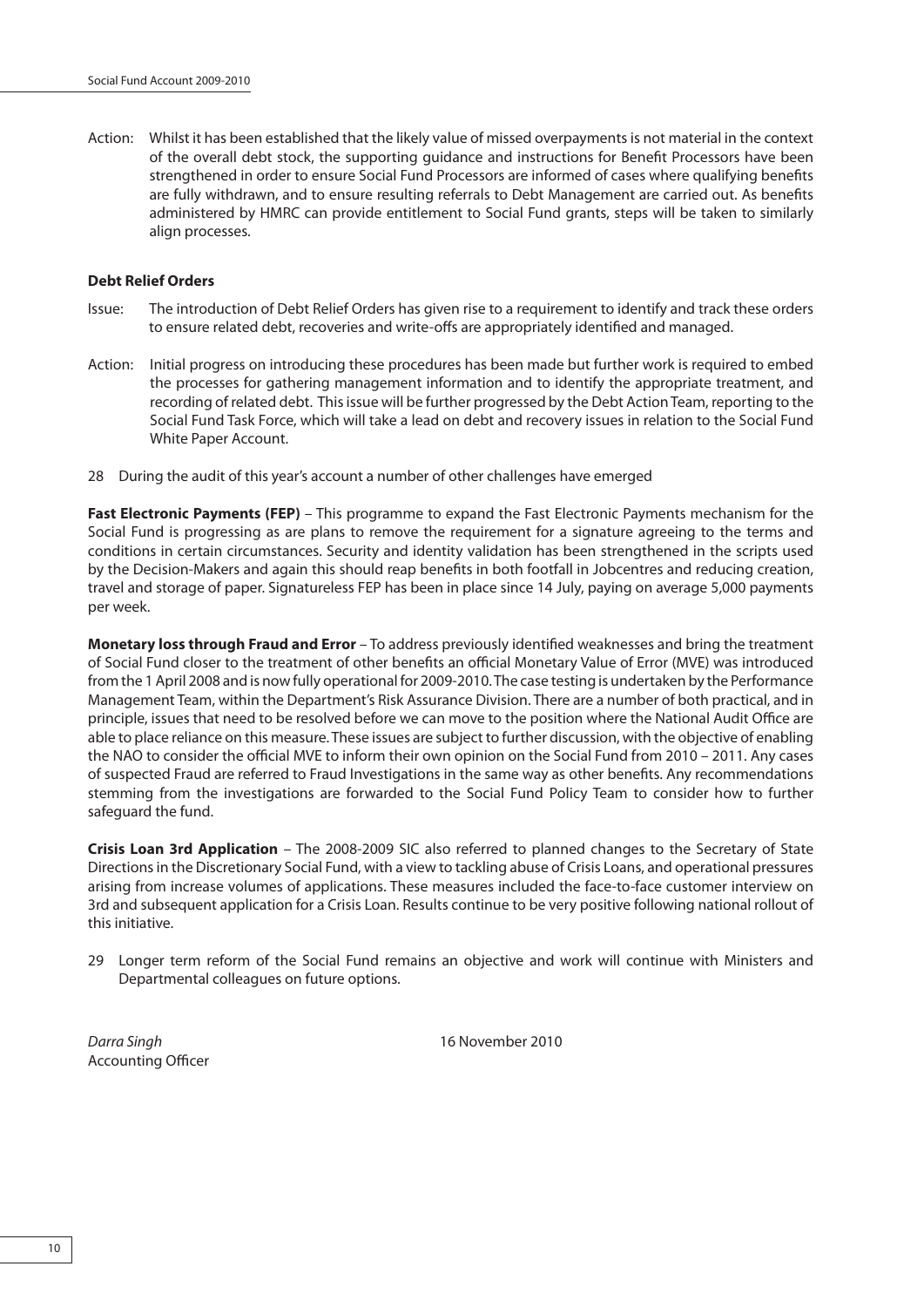# The Certificate of the Comptroller and Auditor General to the Houses of Parliament

I certify that I have audited the financial statements of the Social Fund White Paper Account for the year ended 31 March 2010 under section 167(4) of the Social Security Administration Act 1992. The financial statements comprise the Receipts and Payments account, Statement of Balances and notes relating to receipts and payments and the debt position. The financial statements have been prepared under the accounting policies set out within them.

# Respective responsibilities of the Accounting Officer and Auditor

As explained more fully in the Statement of Accounting Officer's Responsibilities, the Accounting Officer is responsible for the preparation of the financial statements in accordance with the Social Security Administration Act 1992 and HM Treasury directions made thereunder. My responsibility is to audit the financial statements in accordance with applicable law and International Standards on Auditing (UK and Ireland). Those standards require me and my staff to comply with the Auditing Practices Board's Ethical Standards for Auditors.

# Scope of the audit of the financial statements

An audit involves obtaining evidence about the amounts and disclosures in the financial statements sufficient to give reasonable assurance that the financial statements are free from material misstatement, whether caused by fraud or error. This includes an assessment of: whether the accounting policies are appropriate to the Social Fund's circumstances and have been consistently applied and adequately disclosed; the reasonableness of significant accounting estimates made by the Social Fund; and the overall presentation of the financial statements.

In addition, I am required to obtain evidence sufficient to give reasonable assurance that the receipts and payments reported in the financial statements have been applied to the purposes intended by Parliament and the financial transactions conform to the authorities which govern them.

# Qualified opinion on regularity

In the year to 31 March 2010, the Social Fund paid £1,042 million in discretionary awards (which comprise Budgeting Loans, Crisis Loans and Community Care Grants), Funeral Expense Payments and Sure Start Maternity Grants, of which an estimated £106.42 million was not paid in accordance with Secretary of State directions, issued under the Social Security Administration Act 1992 and the Social Security Contributions and Benefits Act 1992. Such overpayments were, by definition, paid without appropriate authority and I have concluded that this expenditure has not been applied to the purposes intended by Parliament and does not conform to the authorities which govern it.

In my opinion, except for an estimated £106.42 million of discretionary awards, Funeral Expense Payments and Sure Start Maternity Grants that were not paid in accordance with Secretary of State directions, in all material respects the receipts and payments have been applied to the purposes intended by Parliament and the financial transactions conform to the authorities which govern them.

#### Qualified opinion on financial statements arising from limitation on audit scope

The evidence available to me was limited because the Department was unable to provide me with support for the breakdown of transactions that comprise the debt balance. As a result, I was unable to obtain sufficient appropriate audit evidence to support the existence and valuation of  $£1,109$  million of debt reported in the notes to the financial statements.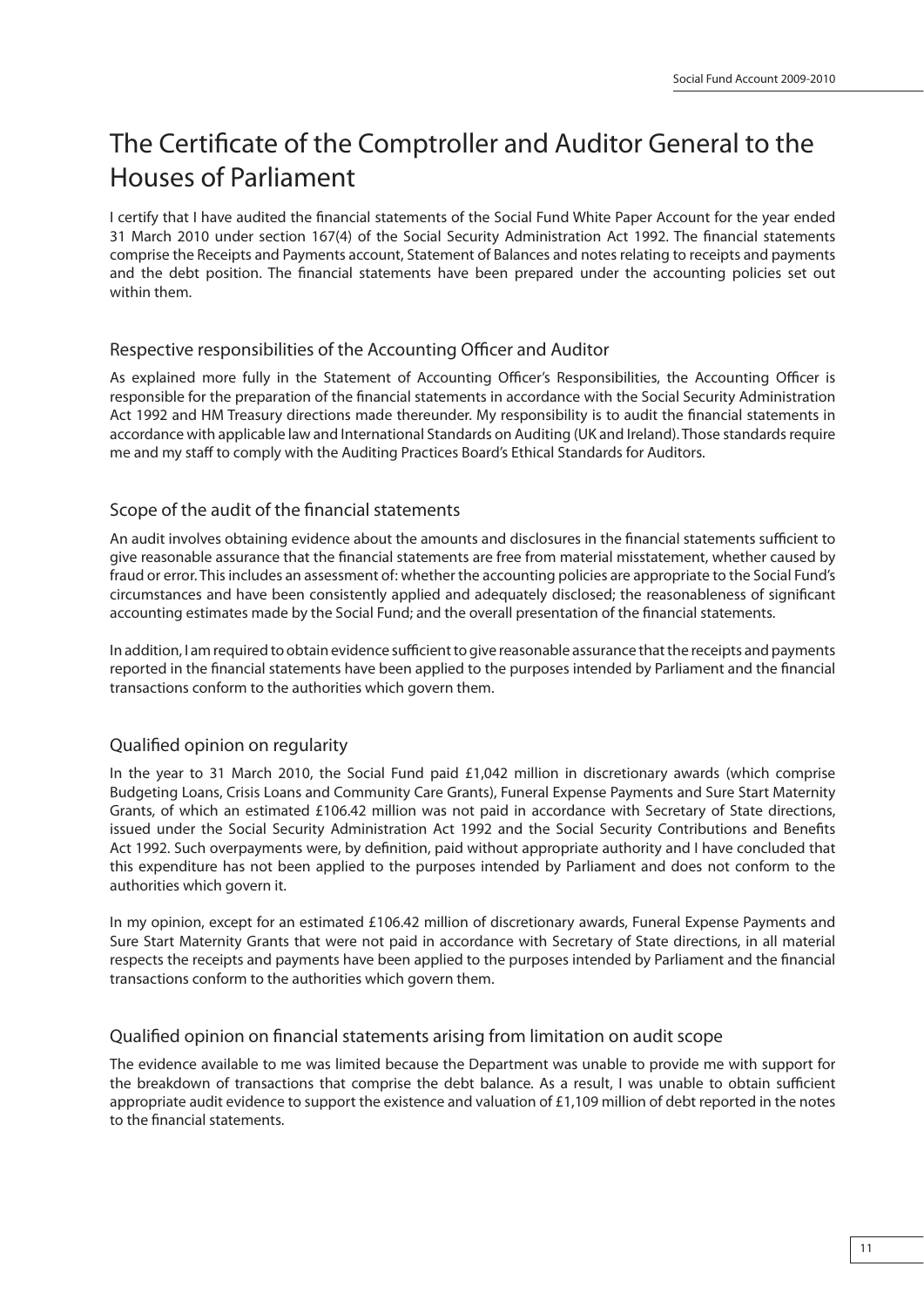Except for the effects of any adjustments which might have been determined to be necessary had I been able to obtain sufficient, appropriate audit evidence over debt balances, in my opinion

- the financial statements properly present the receipts and payments for the year ended 31 March 2010; and
- the financial statements have been properly prepared in accordance with the Social Security Administration Act 1992 and HM Treasury directions issued thereunder.

#### Opinion on other matters

In my opinion, the information given in the Foreword for the financial year for which the financial statements are prepared is consistent with the financial statements.

#### **Matters on which I report by exception**

With the exception of those areas where the Department was unable to provide me with adequate records and supporting evidence for the transactions comprising the debt balance, I have nothing to report in respect of the following matters which I report to you if, in my opinion

- I have not obtained all the information and explanations that I require for my audit; or
- Adequate accounting records have not been kept; or
- the financial statements are not in agreement with the accounting records or returns; or
- the Statement on Internal Control does not reflect compliance with HM Treasury's quidance.

#### **Report**

My report on pages 13 to 18 provides further detail of my qualified opinions on the financial statements

Amyas CE Morse National Audit Office

Comptroller and Audit General 157-197 Buckingham Palace Road Victoria 22 November 2010 London SW1W 9SP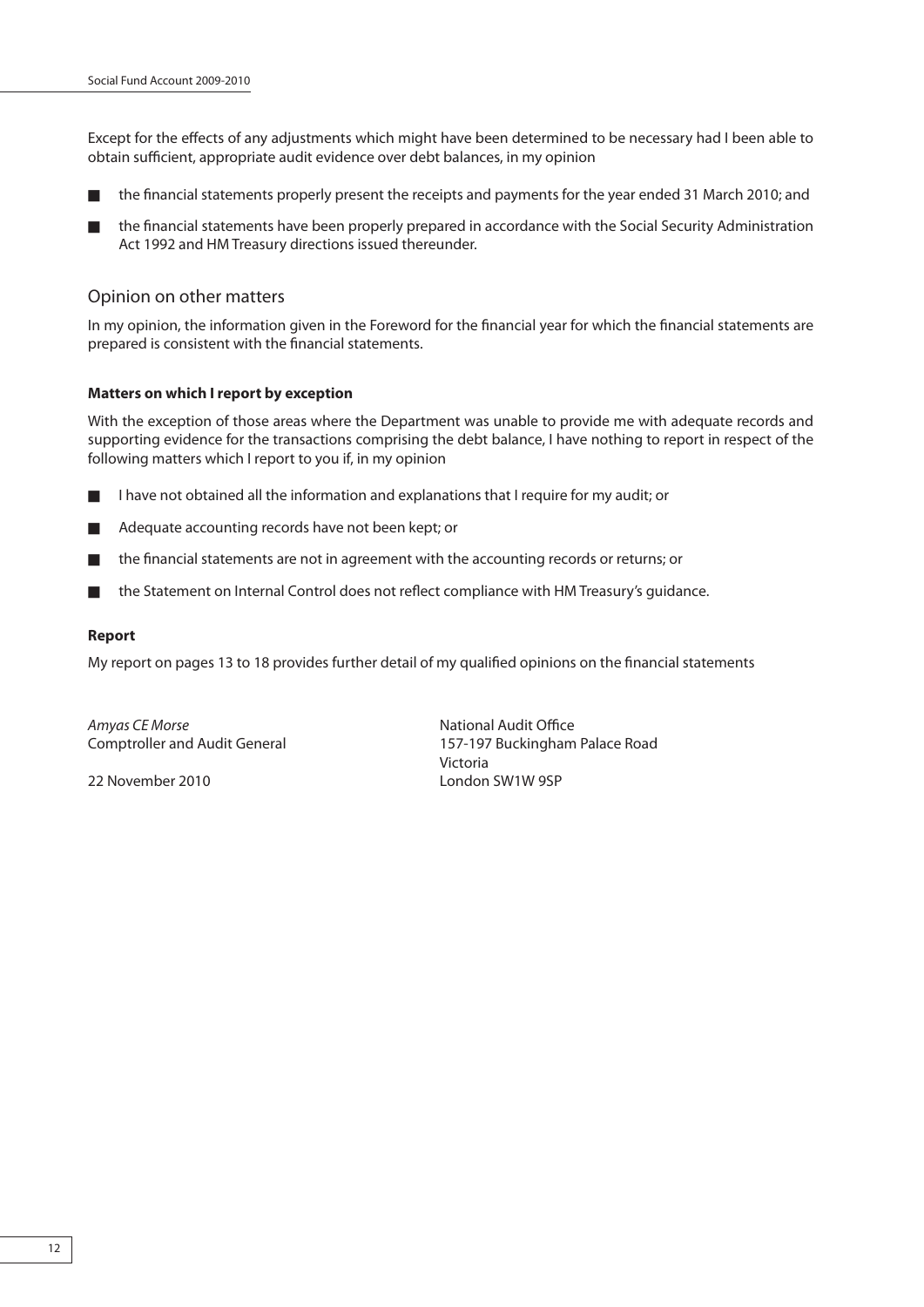# Report by the Comptroller and Auditor General

# Introduction

- 1 The Department for Work and Pensions (the Department) is responsible for controlling and managing the Social Fund (the Fund) under the Social Security Administration Act 1992 and this work is performed by Jobcentre Plus (the Agency). The Social Fund White Paper Account records the payments made to customers for Budgeting Loans, Crisis Loans, Community Care Grants, Sure Start Maternity Grants and Funeral Expense Payments in accordance with Directions issued by the Secretary of State for Work and Pensions under the Social Security Contributions and Benefits Act 1992. The discretionary grants and repayable loans provide financial assistance to some of the most vulnerable in society. The same Act also provides for customers to receive Cold Weather Payments and Winter Fuel Payments in prescribed conditions.
- 2 During 2009-2010 payments of discretionary and regulatory awards totalled £4.08 billion. The Account also includes receipts of £4.1 billion including £586 million from the repayment of Budgeting and Crisis Loans.
- 3 The Social Fund White Paper Account has been qualified since 2003-04 because of substantial levels of error in the discretionary payments covering Budgeting Loans, Crisis Loans and Community Care Grants and in 2008-2009 Funeral Expense Payments.

# Audit opinion

- 4 In 2009-2010 I have again found it necessary to qualify my opinion due to material irregularities in discretionary awards and Funeral Expense Payments (the regularity qualification). In addition, I have also qualified my opinion on Sure Start Maternity Grants for the first time this year due to the level of error I have identified in these payments.
- 5 In addition, I have concerns around the adequacy of the evidence to support the debt balance disclosed within notes 5-8 to the account. Due to these problems, I have been obliged to limit the scope of my opinion on the debt note within the accounts (**the debt qualification**).

# Regularity qualification

- 6 The Social Fund administers five main loan and grant types in addition to Cold Weather and Winter Fuel payments. These loans and grants are split into two distinct parts;
	- a Discretionary Awards Payments are made from a cash-limited budget and Social Fund staff must have regard to the budget when deciding whether to make a payment and how much to award. These comprise Budgeting Loans, Crisis Loans and Community Care Grants.
	- b Regulatory Awards Payments are made by right, if a person meets the conditions. These comprise Funeral Expense Payments and Sure Start Maternity Grants.
- 7 In 2009-2010 almost six million applications for discretionary awards along with 440,000 applications for regulated Social Fund awards were processed by Jobcentre Plus resulting in 4.2 million discretionary and 295,000 regulated award payments.

# Overall estimated level of error within the Social Fund

The NAO reviewed a sample of awards from each payment stream within the Fund to determine whether payments were accurate and in accordance with the eligibility conditions. Based on its own independent testing, the NAO has concluded that the estimated most likely error in 2009-2010 totalled £106.4 million, some 2.6 per cent of total payments (2008-2009: £83.5m, 2.2 per cent).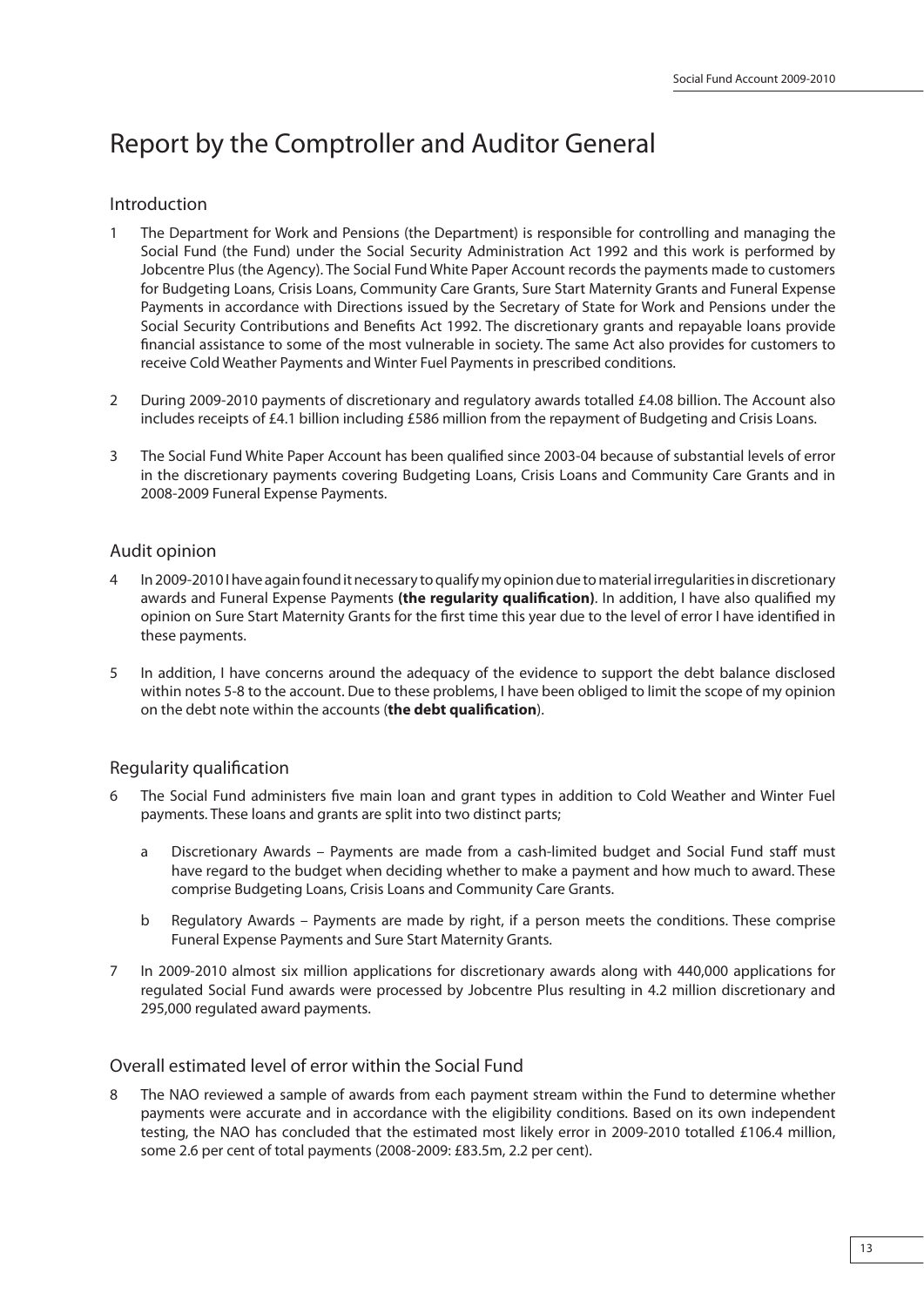9 The estimates of most likely error are based on analysis of samples of award payments and as with all such calculations are subject to a degree of statistical uncertainty. This is quantified in the form of confidence intervals and expressed as a percentage expectation that the true value of the estimated most likely error lies within a particular range. My staff have applied confidence intervals of 95 per cent and estimated that, whilst the best estimate of overpayments is £106.4 million, the true levels of overpayment could lie in the range from £82 million to £130 million.

# Estimated level of error in Sure Start Maternity Expense

10 Based on its own independent testing, the NAO has concluded that the estimated most likely error in Sure Start Maternity Expense Payments during 2009-2010 totalled £11.7 million, some 8.5 per cent of payments. Due to the level of errors identified, I have qualified my opinion in respect of Sure Start Maternity Expenses for the first time this year. Discretionary Awards and the other Regulatory Award, Funeral Expense Payments, have been qualified in previous years.

#### Error categorisation

11 The NAO has analysed the sample results into four main categories detailed in table 1 below. These are the same categories used in previous reports and provide an understanding of the main causes of error within the fund.

| Most likely error<br>evaluation by<br>award type and<br>error category | Non-compliance<br>with Secretary of<br><b>State Directions</b> | Missing case<br>papers | Missing or<br>incomplete loan<br>agreements<br>(and other key<br>documents) | Suspected<br>non-compliance<br>due to<br>inadequate<br>documentation | Overall most<br>likely error |
|------------------------------------------------------------------------|----------------------------------------------------------------|------------------------|-----------------------------------------------------------------------------|----------------------------------------------------------------------|------------------------------|
|                                                                        | £m                                                             | £m                     | £ m                                                                         | £m                                                                   | Em                           |
| <b>Budgeting loans</b>                                                 | 6.86                                                           | 1.36                   | 15.93                                                                       | $\Omega$                                                             | 24.15                        |
| Crisis loans                                                           | 3.37                                                           | 13.83                  | 5.39                                                                        | 40.32                                                                | 62.91                        |
| Community care<br>grants                                               | 1.58                                                           | 1.42                   | 0.90                                                                        | 2.10                                                                 | 6.00                         |
| <b>Sure Start</b><br><b>Maternity Grants</b>                           | 1.31                                                           | 10.44                  | $\mathbf{0}$                                                                | $\Omega$                                                             | 11.75                        |
| Funeral<br>payments                                                    | 0.83                                                           | 0.82                   | $\Omega$                                                                    | $\Omega$                                                             | 1.65                         |
| Overall most<br>likely error                                           | 13.95                                                          | 27.87                  | 22.22                                                                       | 42.42                                                                | 106.46                       |

#### **Table 1: Estimated error levels**

# Missing case papers

- 12 Missing case papers errors occur when the Department is unable to provide any documentation on the case paper selected for testing by the NAO.
- 13 Over the last few years, the Department has made significant improvements in its case paper retrieval rates but for 2009-2010 this has once again become a significant issue. The Agency believes this is due to the reorganisation of its processing centre network with unusually large amounts of paperwork moving between offices. This has created new problems in the tracking and retrieval process which management are addressing.
- 14 The difficulty has been compounded by three cases within our sample which are known to be part of 229,000 files that the Agency accidentally destroyed in a paper reduction exercise during the year. As reported in the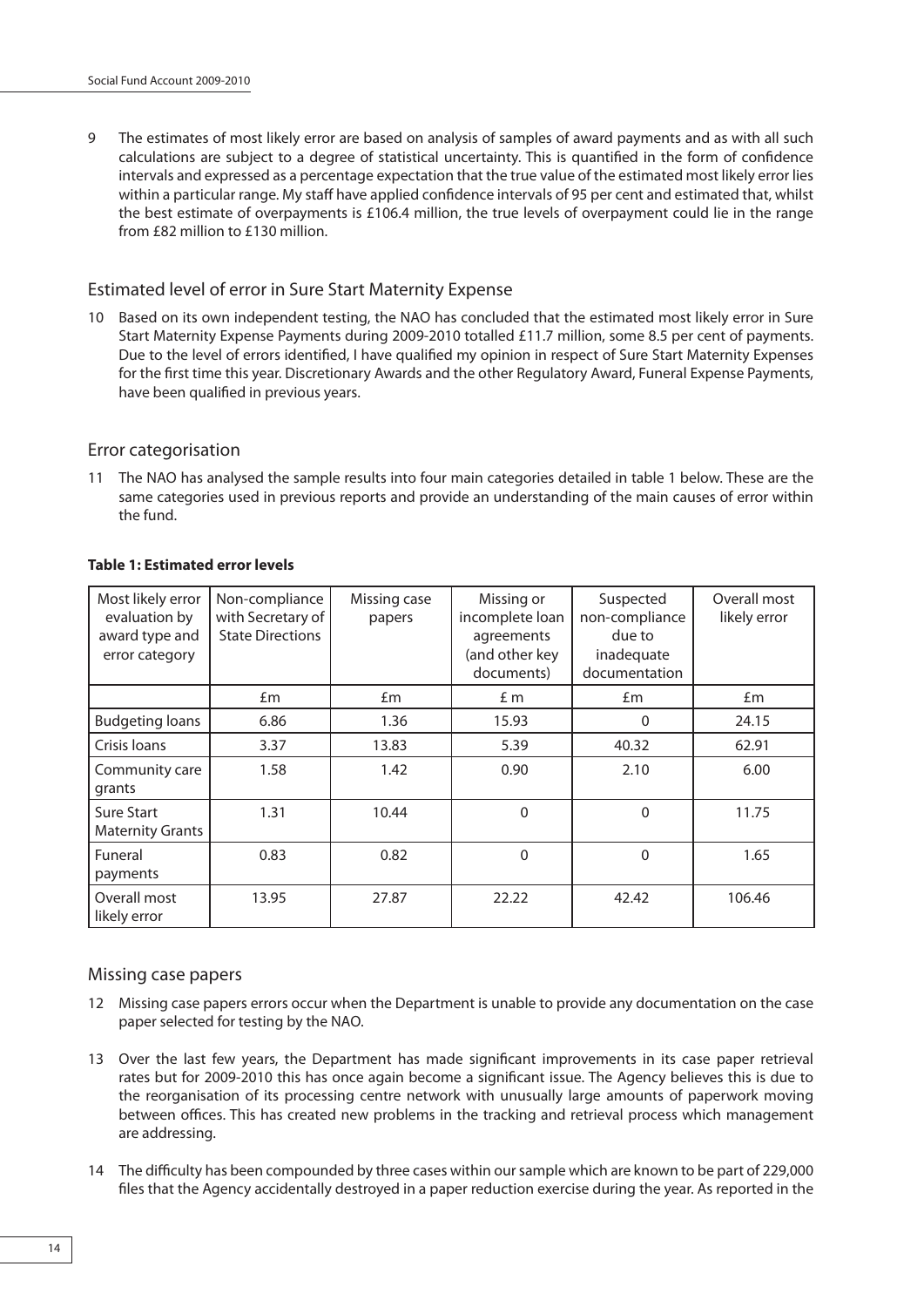Statement on Internal Control, Jobcentre Plus has acknowledged a number of weaknesses in this process and has implemented a number of new safeguards for future destruction exercises.

#### Missing or incomplete loan agreements and other missing documentation

- 15 As part of the loan award process, customers are required to sign an agreement accepting the terms and conditions of the loan and the repayment rates, which is usually deducted from their ongoing benefit payment.
- 16 The NAO has found cases where the loan agreement is missing from the documentation supplied for testing. There were also examples where the case papers did not contain key pieces of documentation, such as records of telephone conversations, which is primary evidence of Decision Maker compliance with the Social Fund Directions.
- 17 The Department believes this situation can occur when the loan agreement or other documentation is separated from the case file and dispatched to remote storage at different times.

### Non-compliance with Secretary of State Directions

- 18 The discretionary part of the Social Fund is based on a series of 47 Secretary of State Directions, established under s168(5) of the Social Security Administration Act 1992 and s140(2) of the Social Security Contributions and Benefits Act 1992.
- 19 These Directions set out eligibility requirements and circumstances in which Decision Makers may exercise discretion over the amount of any award. Errors were identified by the NAO because of non-compliance with the Directions.

#### Suspected non-compliance due to inadequate documentation

- 20 The NAO found that in a number of cases the quality of documentation supporting a decision was not sufficient to demonstrate compliance with Secretary of State regulations. I continue to have concerns about the adequacy of the evidence to show how Decision Makers have exercised their discretion. In some cases the lack of, or conflicts with, available evidence raises significant doubts as to whether the award complies with the relevant Directions.
- 21 In making awards Decision Makers must exercise their discretion on eligibility, the priority of the case and the value of the award which are reasonable to the customer's circumstances.

#### Actions to improve the situation and reduce error

22 As a result of our audit findings, the Department has adopted a number of measures to address the issues that we have raised.

#### Scanning project

23 To address concerns around the retention and retrieval of case papers and other key documentation, Jobcentre Plus has introduced scanning facilities at all Social Fund processing sites to allow all cases papers and supporting documentation to be electronically held once a case decision is made. The aim is to dispense with the vast paper storage, retention and retrieval system the Agency currently operates and allow safe, quick and easy access to historic case information.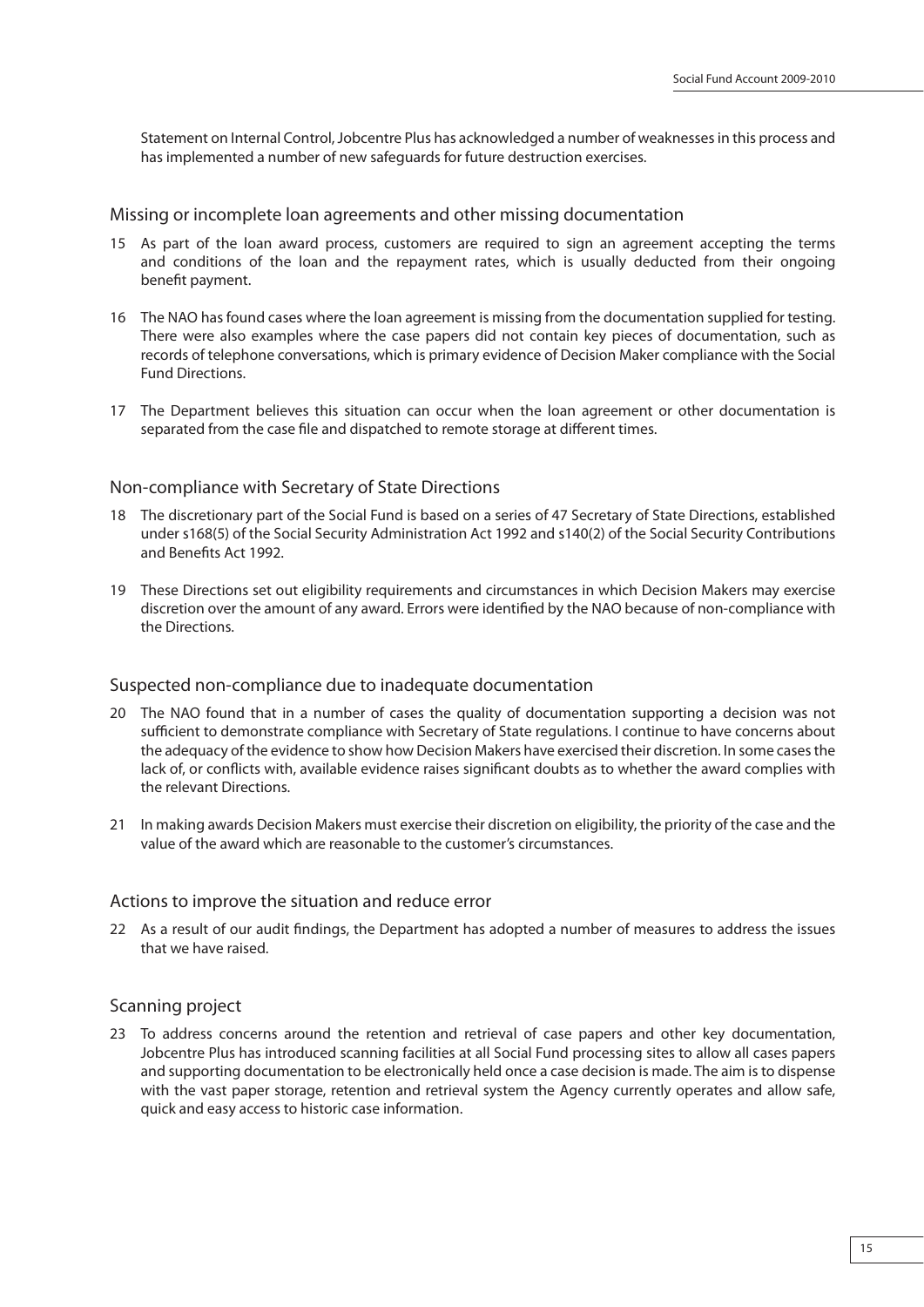# Quality Assurance Framework (QAF)

24 Jobcentre Plus has completed the national roll out of the Quality Assurance Framework (QAF) which management believe is the key to achieving accurate and well documented award decisions. It is, however, likely to take some time before any substantial and sustained improvements are reflected in either the Department's or the NAO's estimated error figures. I will continue to report my findings next year.

# Regularity conclusion

25 The NAO acknowledges that the Social Fund exists to provide financial assistance to some of the most vulnerable in society and the judgement associated with making discretionary awards are to some degree subjective. The material levels of error within the payments tested by my staff mean that I have been obliged to qualify my regularity opinion on discretionary payments, Funeral Expense Payments and for the first time Sure Start Maternity Expense Payments.

# Accounts production process

- 26 There are four main and numerous sub IT systems which are used in the processing and recording of Social Fund awards. The four main systems are;
	- a Winter Fuel Payment System (WFPS) This is used to process Winter Fuel Payments.
	- b Social Fund Computer Systems (SFCS) This is used to process and record Social Fund loans and grants. SFCS contains customer level data on outstanding debt.
	- c Social Fund Accounting System (SFAS) All discretionary cases should be recorded onto the SFCS system as part of the decision making process. However, due to IT constraints this is not always possible and a supporting system, SFAS (which is a simple access database), is used to record cases which cannot be immediately entered onto SFCS.
	- d Programme Accounting Computer System (PACS) This is the accounting system used to record the Social Fund financial information.

In addition, there are a number of other DWP Heritage Benefit Systems used to process Cold Weather Payments.

- 27 Due to IT limitations, there is no one system which contains all Social Fund accounting information. As a result, historically, the Social Fund White Paper Account has been drawn from a number of different sources. Furthermore, there are often discrepancies between different systems which should hold the same accounting information.
- 28 As a result of these discrepancies there has been an historic difference (commonly referred to as a 'timing difference') within the Social Fund White Paper Account statement of assets and liabilities which has been growing over the last few years. In the 2008-2009 Social Fund White Paper Account, this timing difference stood at £15.6 million. Whilst not material to the audit opinion in the 2008-2009 audit, the NAO reported this issue to management and highlighted the risks if the balance continued to grow and remained unchecked.
- 29 In response, Jobcentre Plus put in place an action plan to produce the account from one consistent and validated source, which they completed for the first time in the 2009-2010 accounts. This new production process required the Department to restate the accounts going back to 2003-2004.

# Impact on the 2009-2010 accounts

30 The changes to the accounting process have resulted in a net increase of £2.88 million at 1 April 2009 to the opening balance on the fund. There was also a net reduction of £17.46 million in the carrying value of Budgeting Loans and Crisis Loans and an increase of £8.23 million in the carrying value of Funeral Payment debt at 1 April 2009. The full impact of the new accounts production process is shown in more detail in note 16 to the accounts.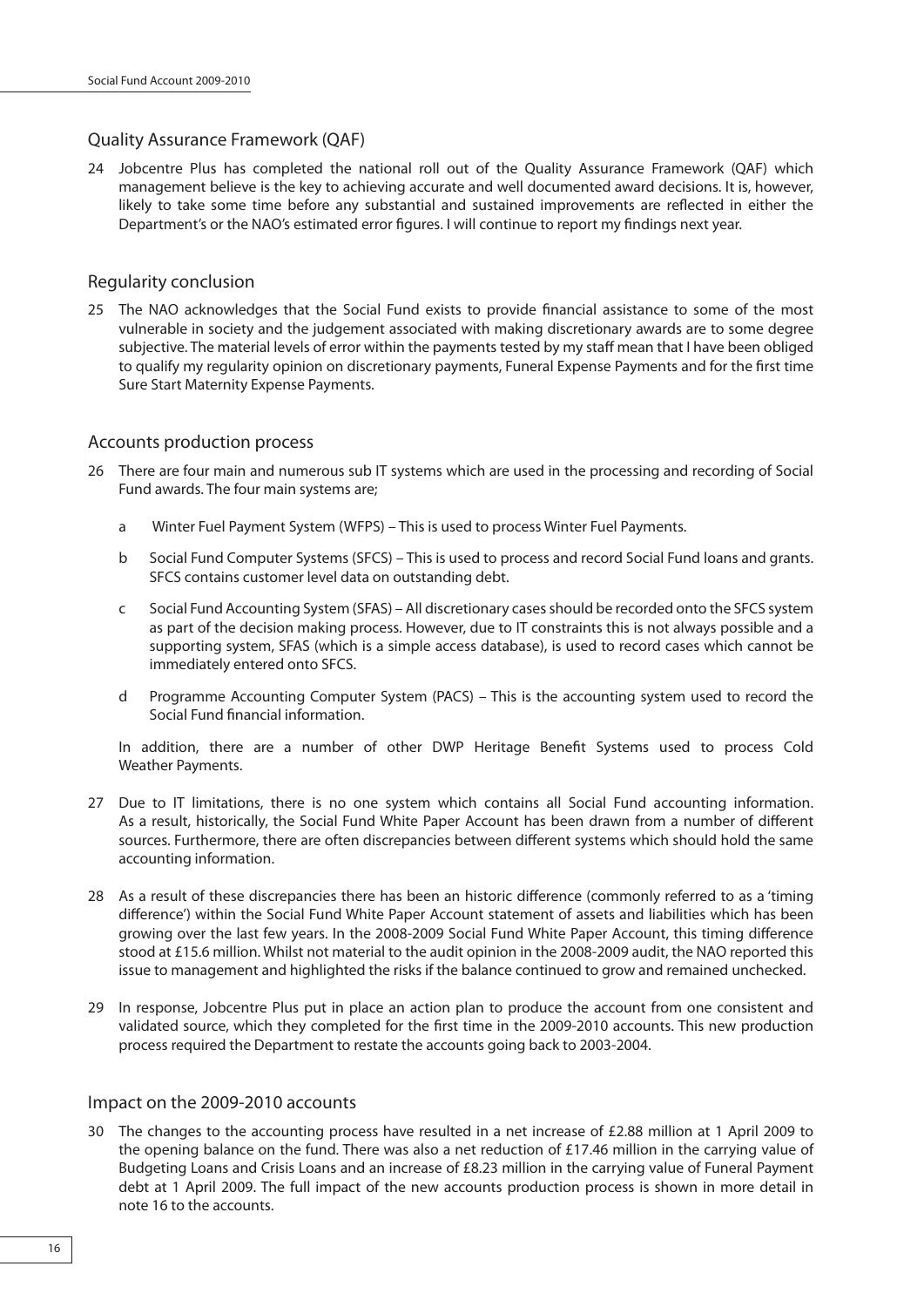31 The new approach has addressed the majority of the NAO's concerns. The information is now drawn from one validated accounting system, PACS, and after a number of adjustments, the 'timing difference' has been eliminated, improving the accountability of the Fund for 2009-2010 and beyond. The NAO still has residual concerns around the debt figures reported in notes 5-8 to the account which are discussed in more detail below.

#### Debt

- 32 The PACS accounting system provides a gross total outstanding debt balance, but is unable to provide a customer level breakdown. The Department relies on other systems, SFCS and the supporting SFAS, as the means of breaking down the debt into individual customer balances.
- 33 The balances from the SFCS added to those held in the SFAS system should give the total Social Fund debt outstanding but obtaining this debt breakdown is not a simple process and the Department relies on a series of system scans to extract the information. These scans interrogate data files held on SFCS and extract information on an individual application basis to show the applicant's details, initial loan amount, repayments made and the debt outstanding at the end of the period.
- 34 The audit work conducted by the NAO has shown there are no safeguards in place to ensure these system scans accurately pick up and record all information within SFCS. Added to this, the total outstanding debt figure from the SFCS scan added to the equivalent information recorded on the SFAS database, does not agree to the figure within the accounts by approximately £25 million.
- 35 In addition, the Department has admitted there are instances where debt information (commonly referred to as 'clerical cases') which could not be entered onto SFCS, has also not been recorded onto the backup SFAS on a timely basis. This missing information, whilst still correctly accounted for in PACS, further increases the discrepancy between the two sources of debt balances.
- 36 Jobcentre Plus estimates that there are some 130,000 such cases missing (unprocessed) with a value of £11 million at the year end. Management have been unable to provide documentary evidence to support their estimate and the true figure could be higher or lower.
- 37 In total, the estimated difference between the accounting system PACS and SFCS plus SFAS records of transaction level data is estimated to be £36 million. However, due to the unsubstantiated calculation of the number of clerical cases and weaknesses identified with the SFCS scan, this variance could be significantly different.

# Debt conclusion

- 38 Whilst I have been able to acquire assurance over the totality of the debt balance, I have been unable to obtain sufficient, appropriate audit evidence over the breakdown of this figure to complete my audit on the debt notes 5-8 to the account.
- 39 Auditing Standards require me to make a judgement on the impact this lack of audit evidence has on the accounts. The Department's inability to provide a complete and accurate breakdown of the debt figure into individual customer balances limits the audit work I am able to perform on the debt notes 5-8 to the accounts. In the absence of sufficient appropriate evidence on the make up of the customer debt balance I am unable to determine whether any adjustments to these amounts were necessary.
- 40 In my opinion, except for the notes 5-8, the accounts properly present, in accordance with the Social Security Administration Act 1992, the receipts and payments for the year ended 31 March 2010 and the balances as at that date.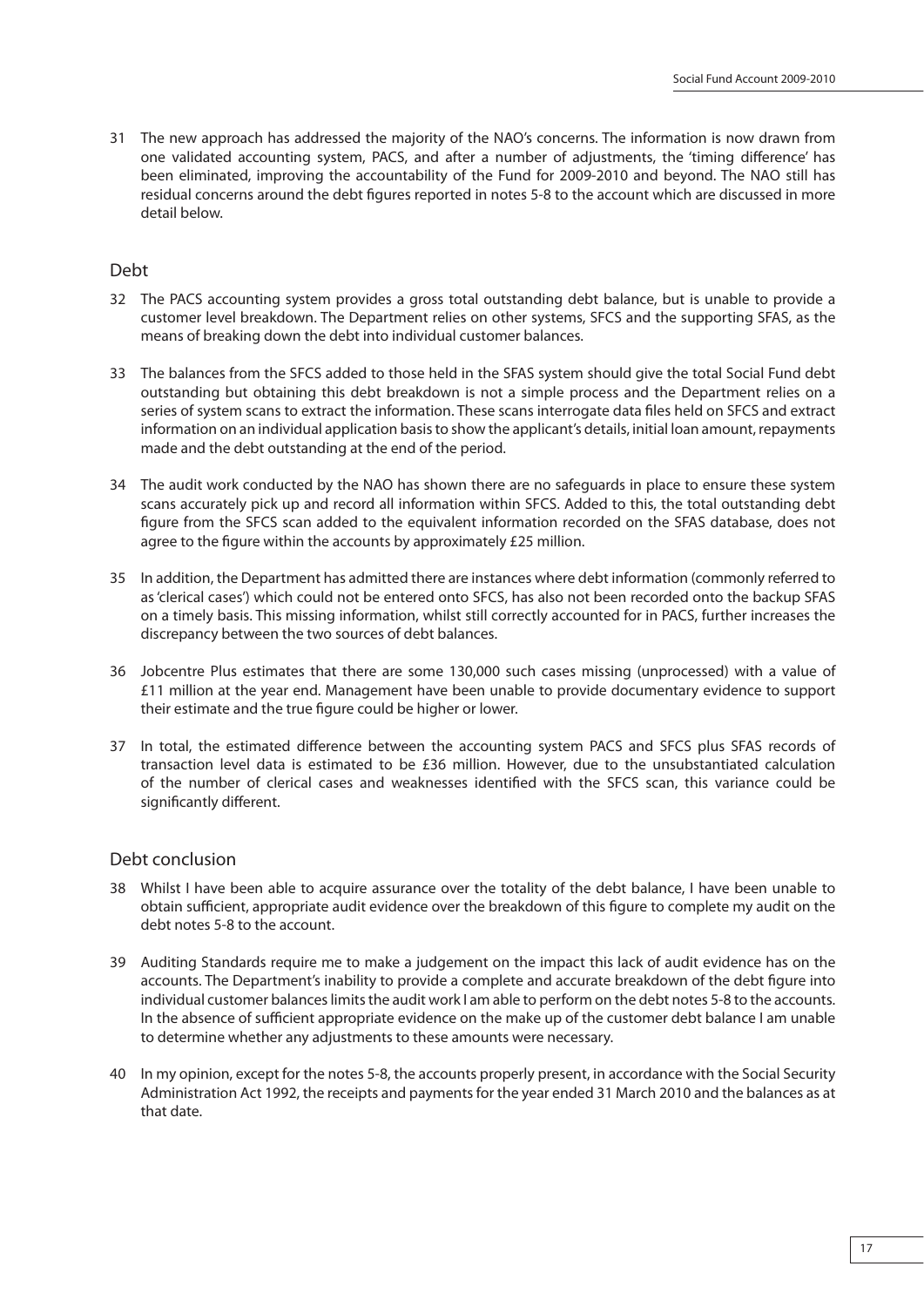# Actions to address the debt issues

41 Jobcentre Plus acknowledges the severity of the concerns I have raised on the debt notes within the accounts. Darra Singh, the Social Fund Accounting Officer, has set up a specific Social Fund Task Force to address the problems. The Task Force has commissioned new scans of SFCS and has plans in place to address the backlog of unprocessed clerical cases as well as strengthening the controls framework to tackle the root cause of the issue.

### Summary and conclusions

42 The NAO audit of the Social Fund White Paper Account has identified a number of new challenges, as well as the existing issues, in the control environment that the Department must address going forward. The NAO will continue to monitor progress made to correct these problems and I will provide an update in my Report on the 2010-2011 Account.

Amyas CE Morse National Audit Office

Comptroller and Audit General 157-197 Buckingham Palace Road Victoria 22 November 2010 London SW1W 9SP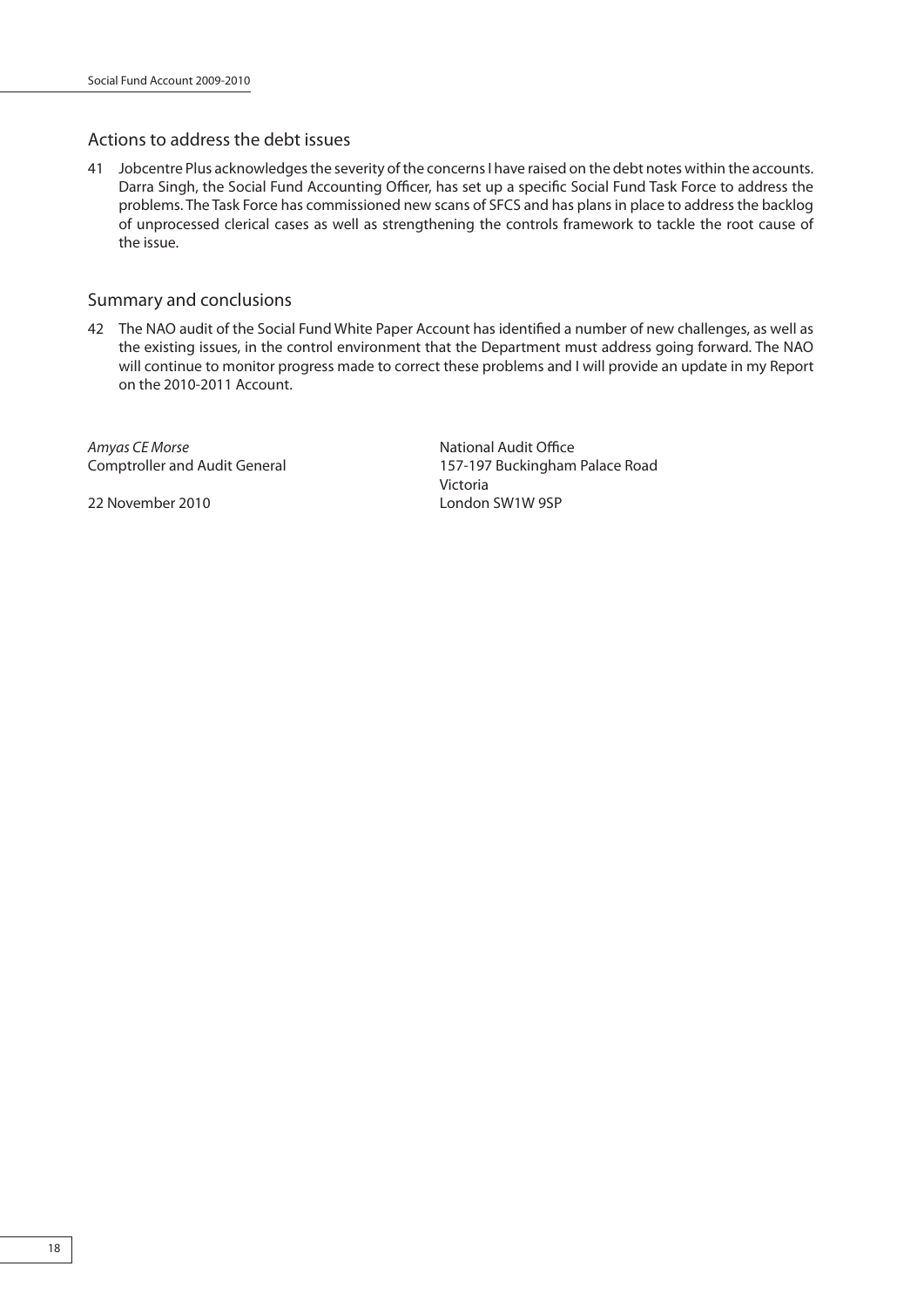# Receipts and Payments Account for the year ended 31 March 2010

|                                                  |           |                   | Re-stated         |
|--------------------------------------------------|-----------|-------------------|-------------------|
|                                                  | £000      | 2009-2010<br>£000 | 2008-2009<br>£000 |
| <b>Receipts</b>                                  |           |                   |                   |
| Receipts from the Secretary of State             |           |                   |                   |
| RfR 3 - discretionary                            | 270,800   |                   |                   |
| $RfR$ 3 – regulated                              | 505,032   |                   |                   |
| RfR 3 - Winter fuel payments (regulated)         | 2,738,167 |                   |                   |
|                                                  |           | 3,513,999         | 3,243,943         |
| Repayments of budgeting loans                    |           | 465,779           | 456,917           |
| Repayments of crisis loans                       |           | 120,182           | 84,460            |
| Repayments of Funeral expenses payments          |           | 326               | 765               |
| Refund of Social Fund overpayments discretionary |           | 14                | 8                 |
| Refund of Social Fund overpayments regulated     |           | 137               | 239               |
|                                                  |           | 4,100,437         | 3,786,332         |
| Less                                             |           |                   |                   |
| <b>Payments</b>                                  |           |                   |                   |
| <b>Discretionary</b>                             |           |                   |                   |
| <b>Budgeting Loans</b>                           |           | 482,798           | 456,675           |
| <b>Community Care Grants</b>                     |           | 140,658           | 141,373           |
| Crisis Ioans                                     |           | 232,507           | 160,884           |
| Regulated                                        |           |                   |                   |
| Winter fuel payments                             |           | 2,738,825         | 2,699,126         |
| Funeral expenses                                 |           | 47,887            | 50,804            |
| <b>Sure Start Maternity Grants</b>               |           | 138,814           | 133,291           |
| Cold weather payments                            |           | 298,261           | 211,094           |
|                                                  |           | 4,079,750         | 3,853,247         |
| Excess of payments over receipts                 |           | 20,687            | 66,915            |
| Excess of receipts over payments                 |           |                   |                   |
|                                                  |           |                   |                   |

# Statement of Balances

|                                  |                   | Re-stated         |
|----------------------------------|-------------------|-------------------|
|                                  | 2009-2010<br>£000 | 2008-2009<br>£000 |
| Opening balance                  | 16,172            | 83,087            |
| Excess of payments over receipts |                   | 66,915            |
| Excess of receipts over payments | 20,687            |                   |
| Closing balance                  | 36,859            | 16,172            |

The notes on pages 20 to 27 form part of this Account.

Darra Singh 16 November 2010 Accounting Officer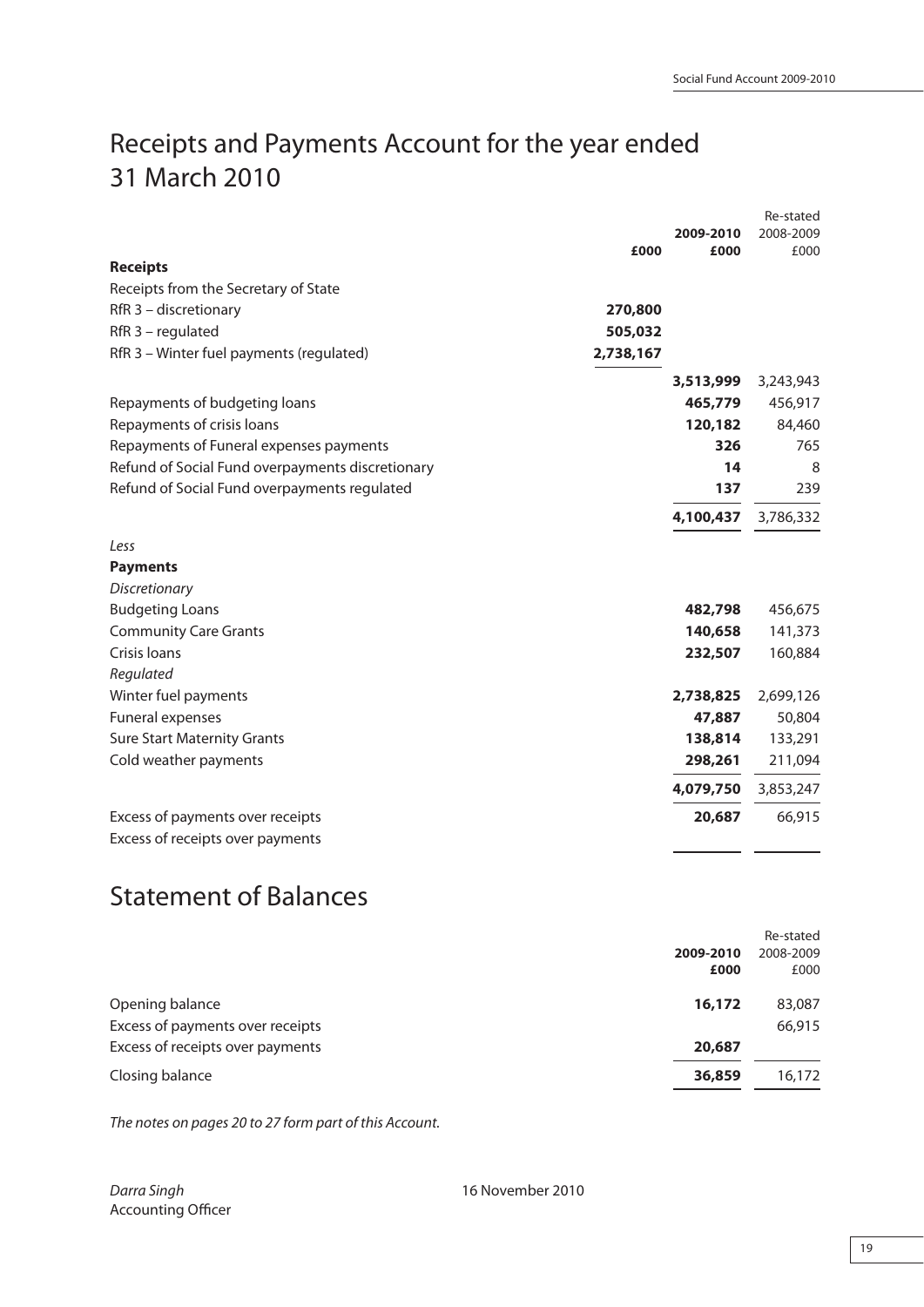# Notes to the Account

#### **1 Accounting policies**

The Account has been prepared in accordance with sections 167(4) of the Social Security Administration Act 1992. It has been prepared on a cash basis with no provision for accruals and in a form directed by the Treasury shown as an annex to this Account. The figures for 2008-2009 are given for comparison. They are taken from the Account for that year, (House of Commons Paper No.HC 943 of 2008-2009), and restated as described in Note 16.

#### **2 Financial basis of the Social Fund**

Payments from the Fund are split into two broad categories, Discretionary and Regulated. Discretionary payments comprise Budgeting Loans, Crisis Loans, and Community Care Grants and are cash limited. Regulated payments are Sure Start Maternity Grants and Funeral Expenses Payments, which are demand led, and Cold Weather payments and Winter Fuel payments, which are paid to qualifying customers. Section 78(1) of the Social Security Administration Act 1992 provides that, an award from the Social Fund, which is repayable, shall be recovered by the Secretary of State. The Social Fund is financed by these recoveries and payments made by the Secretary of State from RfR 3 of the Departmental Vote. In addition, section 78(4) of the Act provides that payments to meet funeral expenses may be recovered from the estate of the deceased.

#### **3 Bank balance**

The Social Fund closing bank balance will vary from year to year. The policy intention is to maintain a minimum balance which will provide working capital to contribute to, for example, an unexpected surge in Cold Weather Payments late in the financial year beyond the date for the Spring Supplementary Estimate. The value of this minimum balance was set at £25 million with the approval of HM Treasury.

#### **4 Cold weather payments**

For 2009-2010 the exceptionally cold winter resulted in a total of almost 12 million Cold Weather Payments being made, compared with an average over the last ten years of fewer than 3 million per year. The combination of the continued increase in the amount paid, from £8.50 to £25.00, and the range of payment triggers being experienced across the whole country, including major city conurbations with high populations of eligible customers, resulted in the total payment of £298 million. Additional funds were drawn down into the Social Fund at the Spring Supplementary stage to cover these payments.

#### **5 Statement of loans**

|                                               | <b>Budgeting</b><br>Loans | Crisis<br>Loans | <b>Total</b>      |
|-----------------------------------------------|---------------------------|-----------------|-------------------|
|                                               | £000                      | £000            | £000              |
| Amount outstanding at 1 April 2009 - restated | 646,882                   | 325,727         | 972,609           |
| Amount loaned                                 | 482,798                   | 232,507         | 715,305           |
| Transferred to overpayments                   | (30)                      | (19)            | (49)              |
| Amount recovered                              | (465, 779)                | (120, 182)      | (585, 961)        |
| Adjustments and amounts written off           | (1,035)                   | (545)           | (1,580)           |
| Amount outstanding at 31 March 2010           | 662,836                   |                 | 437,488 1,100,324 |

The amount for loans outstanding at 31 March 2010 shown in this note is based on cumulative advances and repayments disclosed in the receipts and payments account less accounting adjustments and amounts written off.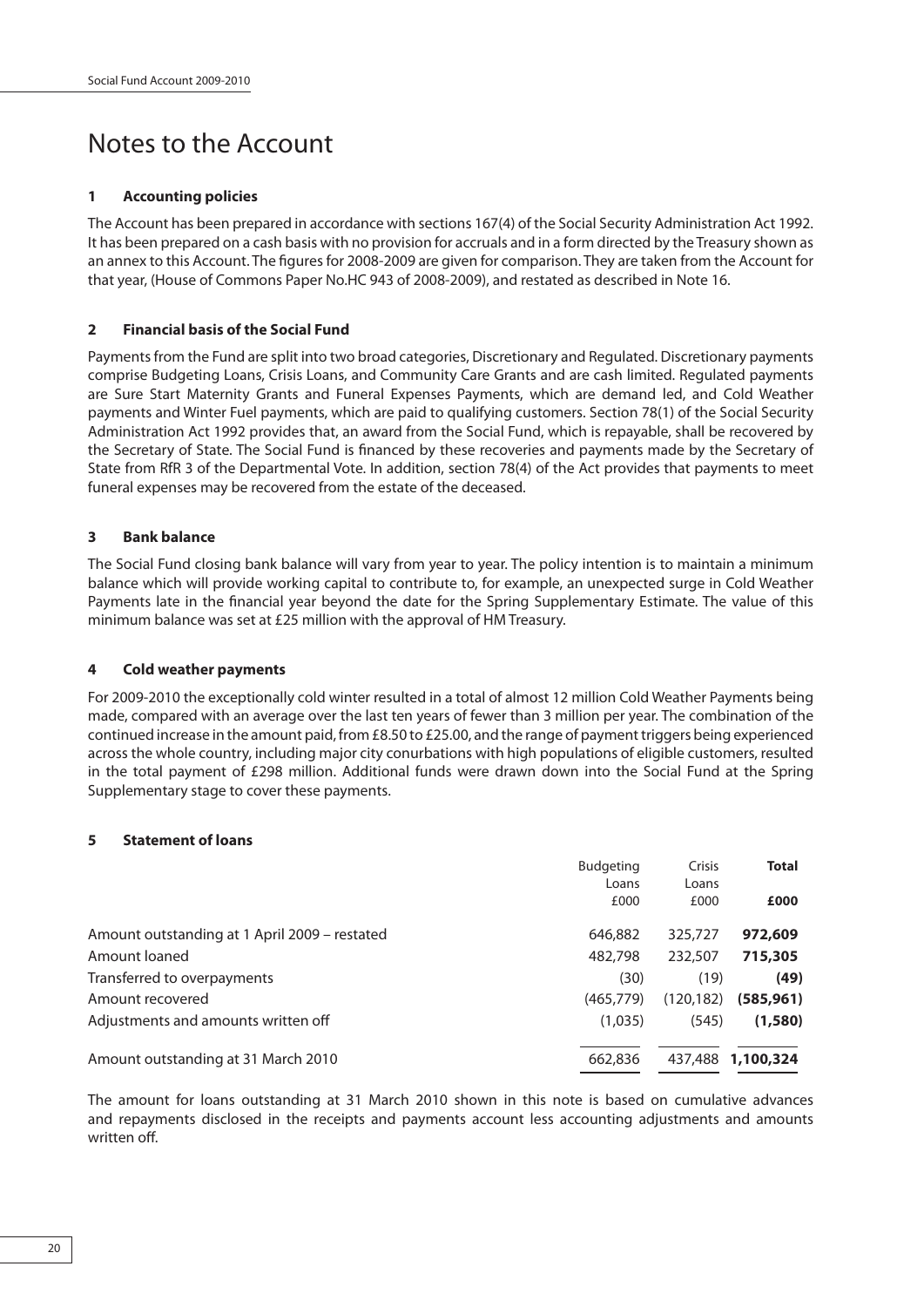Debt Relief Orders (DROs) were introduced in April 2009 for people with little or no assets and debts of no more than £15,000. DROs last 12 months during which time creditors named on the order cannot take any action to recover moneys owed. At the end of the 12 months, if the debtor's circumstances have not changed, the debts will be written off. The year end debt balance includes an estimated £5.6m of debt covered by a DRO (based on average debt).

On 23 July 2010 a judicial review hearing in the Administrative Court ruled that the Department's decision to continue to recover Social Fund loans (and overpayments of Social Security Benefits) by making deductions from an ongoing award of benefit where a Debt Relief Order (DRO) has been made was unlawful. This ruling was subject to an appeal on 20 October 2010, the judgement for which was reserved at the time of the preparation of the account.

If the Department is ultimately unsuccessful in challenging this ruling, deductions previously collected from customers during the period of their DRO will need to be refunded. The refund of amounts that have been collected in 2009-2010 will be recognised in the 2010-2011 White Paper account and is estimated to amount to £3m. The full value of the year end debt balance covered by DROs (£5.6m) will be at risk of write-off. In addition, the ruling will impact on the ongoing collection of debts subject to a DRO. The estimated impact of this ruling in the 2010-2011 account will be to reduce the annual debt recoveries by approximately £3m.

If the Department is ultimately successful in the appeal, deductions can continue on debts subject to DROs. Deductions previously collected from customers during the period of their DRO will not need to be refunded. Furthermore recoveries can continue against the estimated £5.6m of year end debt covered by a DRO. Estimated annual recoveries on debts subject to a DRO are £3m. Therefore the year end debt balance at risk of write-off will be £2.6m.

#### **6 Age of loans analysis**

Between April 1988, when the Social Fund loans scheme was introduced, and March 2010, loans of some £9,216 million have been paid. Over this period, £8,078 million of these loans have been recovered and £38 million written off, leaving a balance of £1,100 million outstanding at 31 March 2010. Loans are normally recovered by deduction from Social Security benefits and, where this is not possible, by cash instalments. Where a customer has more than one loan, the earliest loan is normally recovered first, with recovery of later loans following automatically. A number of loans may take several years to recover fully and recovery procedures and arrangements are under review.

An Analysis of age of loans outstanding is summarised below

| Age of loan                | <b>Budgeting</b> | Crisis  | <b>Total</b>      |
|----------------------------|------------------|---------|-------------------|
|                            | Loans            | Loans   |                   |
|                            | £000             | £000    | £000              |
| 5 years and over           | 79,986           | 53,532  | 133,518           |
| Between 1 year and 5 years | 263,144          | 196,297 | 459,441           |
| Less than 1 year           | 319,706          | 187,659 | 507,365           |
|                            | 662,836          |         | 437,488 1,100,324 |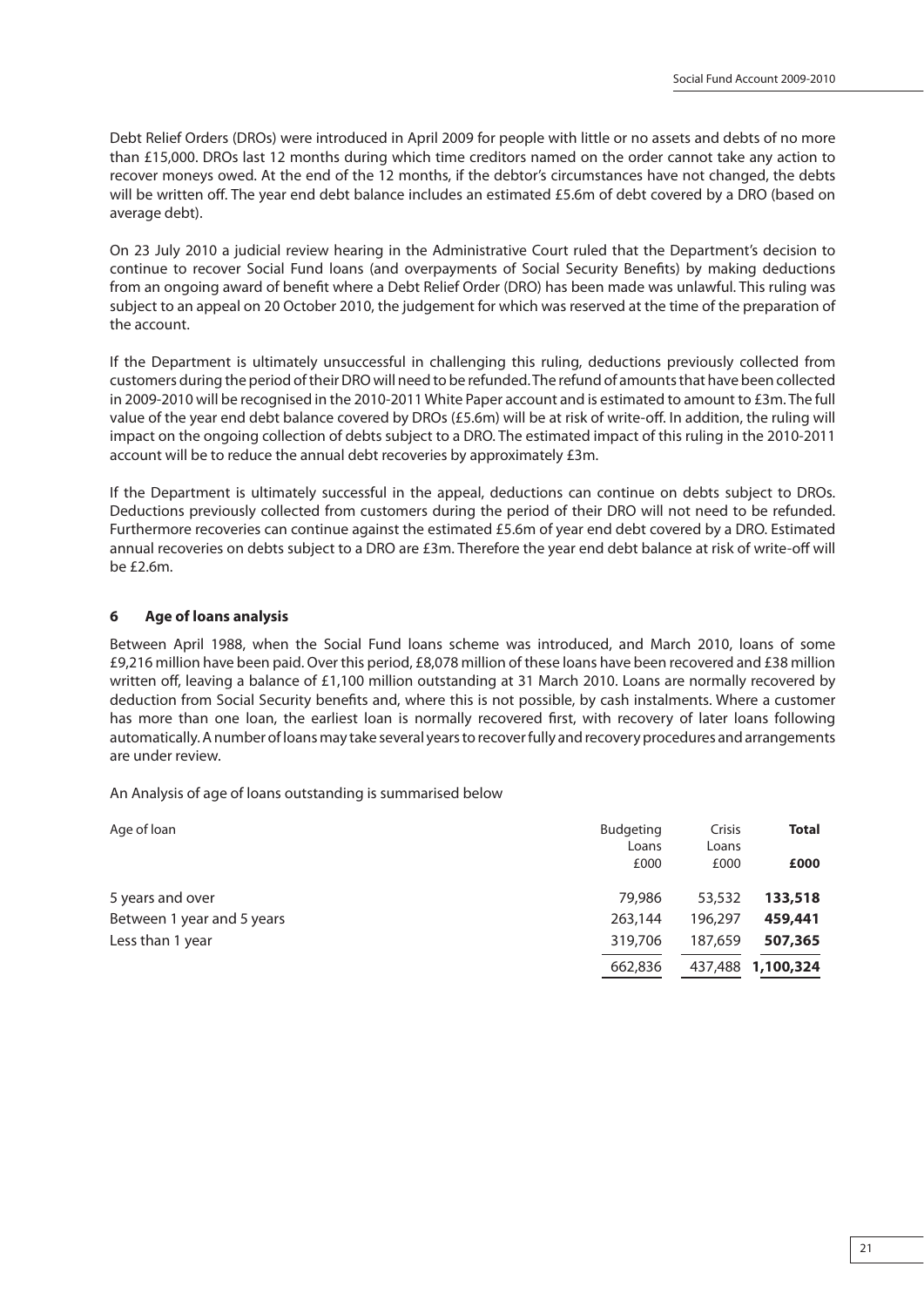#### **7 Statement of funeral expenses payments outstanding**

|                                               | £000      |
|-----------------------------------------------|-----------|
| Amount outstanding at 1 April 2009 - restated | 46,547    |
| Payments made                                 | 47,887    |
| Amount recovered                              | (326)     |
| Adjustments and amounts deemed irrecoverable  | (85, 415) |
| Amount outstanding at 31 March 2010           | 8,693     |

Practice on the treatment of Funeral Payments was amended during 2008-2009 to reflect the low level of recoveries that are typically received. The treatment is to continue with recovery procedures for applications where there is an estate, or a likelihood of one, but that, for applications where no estate or other asset is declared, abandonment action is to be taken immediately. This procedural change, combined with a drive to reduce the level of historic debt where recovery is no longer possible, has reduced the overall Funeral Payment debt to £8.7 million.

Age Analysis of Funeral Expenses Payments Outstanding

#### **8 An analysis of the age of funeral expenses payments outstanding is summarised below**

|                                       |           |               | £000         |
|---------------------------------------|-----------|---------------|--------------|
| Age of funeral payment                |           |               |              |
| 5 years and over                      |           |               | 472          |
| Between 1 year and 5 years            |           |               | 2,696        |
| Less than 1 year                      |           |               | 5,525        |
|                                       |           |               | 8,693        |
| 9<br><b>Statement of overpayments</b> |           |               |              |
|                                       | Regulated | Discretionary | <b>Total</b> |
|                                       | £000      | £000          | £000         |
| Amount outstanding at 1 April 2009    | 579       | 178           | 757          |
| New overpayments made                 | 432       | 60            | 492          |
| Amount recovered                      | (137)     | (14)          | (151)        |
| Adjustments and amounts written off   | (333)     | (60)          | (393)        |
| Amount outstanding at 31 March 2010   | 541       | 164           | 705          |

The amount for overpayments outstanding at 31 March 2010 shown in this note is based on the cumulative overpayments which have been identified less the repayments disclosed in the receipts and payments account less accounting adjustments and amounts written off.

In line with Departmental policy and procedures for the referral of benefit overpayment, SF overpayments are referred to the Departments Debt Management service for recovery. They are also incorporated within the debt of the DWP resource account.

Winter Fuel represents the largest of these overpayments at £485,000 (69 per cent), the remaining £220,000 is spread across the other award types with BL being the next largest at £80,000 (11 per cent).

#### **10 Passported debt**

As referred to in paragraph 27 of the Statement of Internal Control there is an issue relating to the estimated potential overpayments of grants. In the circumstances where an individual's qualifying, or passporting, benefit for a grant is subsequently withdrawn.

A range for the potential financial loss to the Fund, over the three-year period 2007-2008 to 2009-2010, is estimated at between £30m and £63m.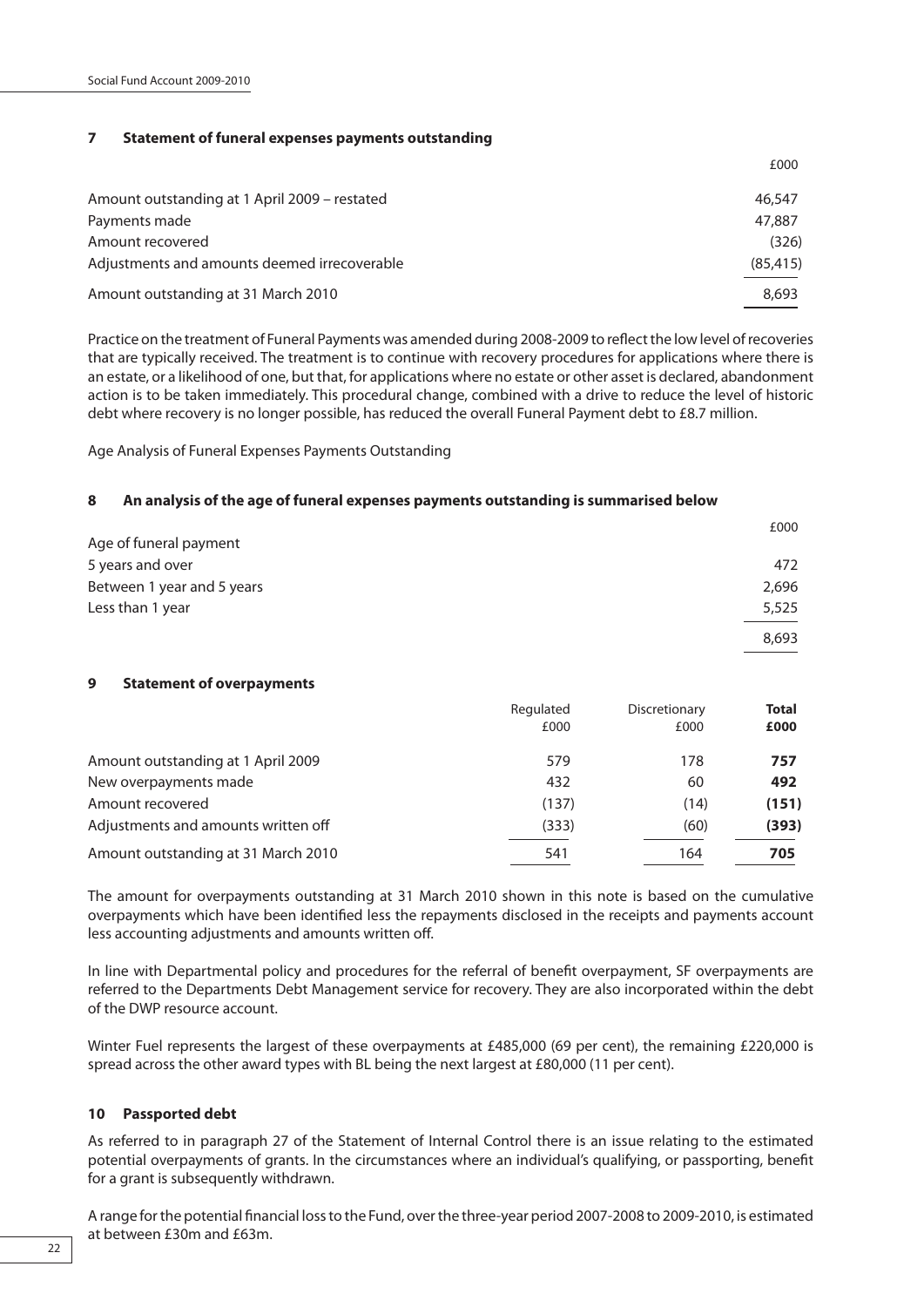It has been established with the Treasury that, in line with the agreement reached with the Department over the treatment of historic overpayment debt, it does not represent value for money to identify and pursue recovery of historic instances of such overpayments. Accordingly any historic debt is not established and any loss to the Fund is not recognised in the Account.

### **11 Statement of losses**

|                                                                                 | £000   |
|---------------------------------------------------------------------------------|--------|
| Recoverable loans impracticable to pursue (12,153)                              | 1,580  |
| Claims for recoverable Funeral Expenses payments abandoned due to               |        |
| insufficient estate (44,181 cases)                                              | 53,890 |
| Claims for recoverable Funeral Expenses abandoned because they are              |        |
| impossible/unreasonable to pursue (25,846 cases)                                | 31,525 |
| Losses due to irrecoverable overpayments recorded during the year (8,439 cases) | 393    |
|                                                                                 | 87,388 |

### **12 Fraud and error**

Methodology to estimate the Monetary Value of Error (MVE) in Social Fund payments was introduced from 1 April 2008. This estimation continued throughout 2009-2010 and is now a firmly embedded business practice in line with other Jobcentre Plus benefits. The results are published within the national statistics on MVE.

### **13 Disclosure on the face of the account**

From 5 October 1998, new legislation under Section 75 of the Social Security Act 1998 inserted a new section 71ZA into the Social Security Administration Act 1992, which enabled the Secretary of State to recover Discretionary Social Fund payments which have been overpaid as a result of misrepresentation or failure to disclose. As a result figures relating to subsequent recovery of Social Fund overpayments have been included on the face of the receipts and payments account. The Secretary of State has always been able to recover overpayments relating to Regulated payments and classification between Regulated and Discretionary overpayment recoveries has been included for clarity.

#### **14 Extra statutory**

Winter Fuel Payments (WFP) were introduced in 1997–1998 and provide a lump sum benefit to qualifying people aged 60 or over who are ordinarily resident in GB or NI. One group of people who do not qualify for WFPs are those who have been resident in a care home for more than 13 weeks and who are in receipt of IS/JSA. This is because it is assumed that they already get help for their accommodation costs through IS/JSA.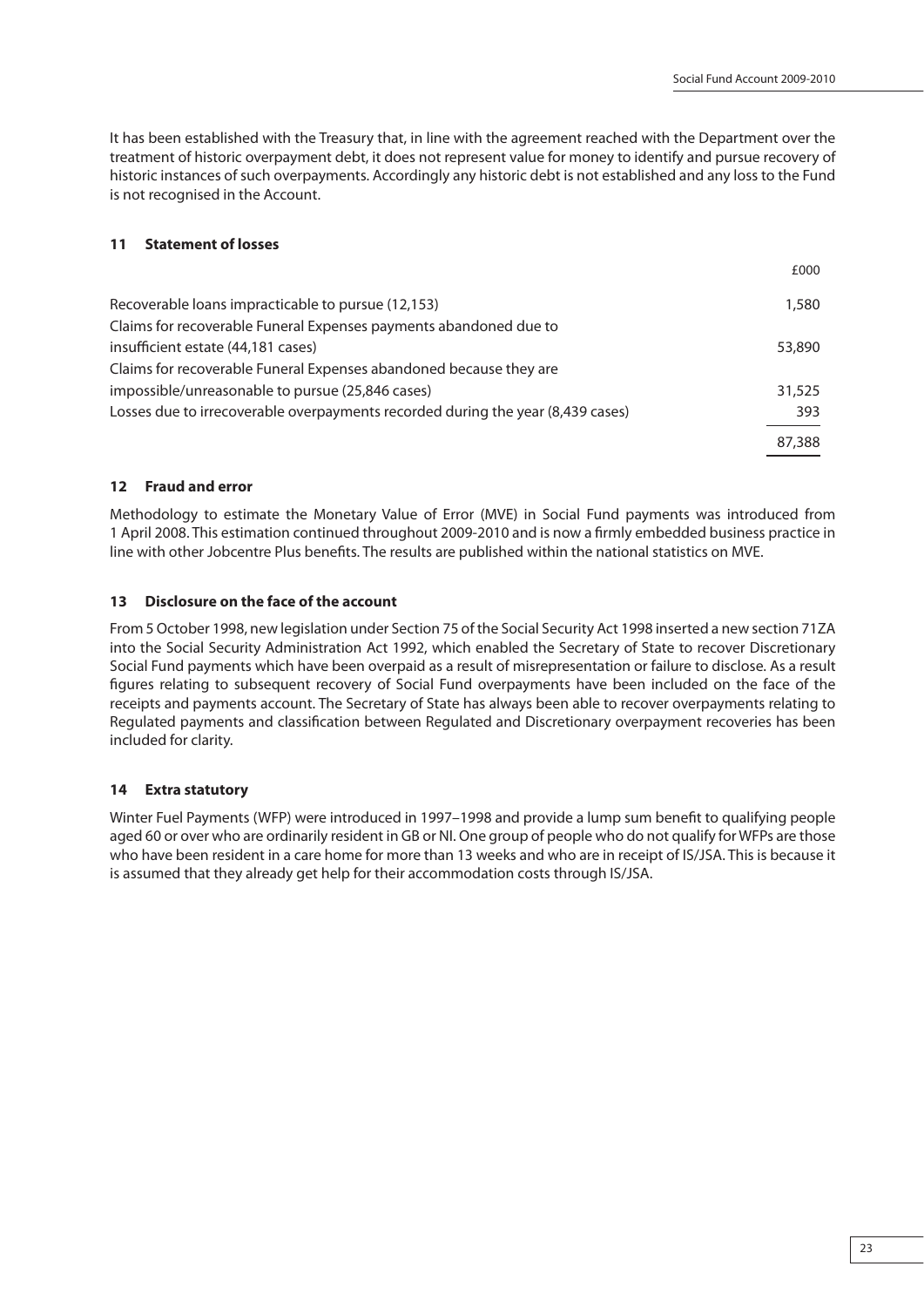#### **15 Social Fund balance**

|                                                  | Liabilities | Assets |
|--------------------------------------------------|-------------|--------|
|                                                  | £000        | £000   |
| <b>HM Paymaster General</b>                      |             | 18,279 |
| Social Security Benefits and other payments vote |             | 14,609 |
| Santander commercial bank                        |             | 2,981  |
| Administration and miscellaneous services vote   |             | 102    |
| National Insurance Fund                          |             | 1,310  |
| Other government creditors / debtors (Net)       | 422         |        |
| <b>Balance of Social Fund</b>                    | 36,859      |        |
|                                                  | 37,281      | 37,281 |

The Balance of Social Fund represents the cumulative excess of receipts over payments since the inception of the fund. This is held as current assets in the above bank, debtors and creditors accounts.

The main bank account for the Social Fund is the HM Paymaster General account, the Social Security Benefits and other Payments Vote is money owed to the Social Fund from other Benefits and the Santander commercial bank account holds the funds to cover cheque payments.

#### **16 Prior year adjustment**

The account has been prepared historically by collating information from a number of different sources, which has led to a situation where an accounting discrepancy emerged, (previously reported in Note 13 as a Timing Difference). In order to overcome this, the accounting process has been re-designed.

The old method of producing the account was not collecting accurately all receipts and payments which has had an impact on the Receipts and Payments Account from 2003-2004 and also on the Debt figures reported as notes to the account. The process now in place is ledger-based, and results in the account information being embedded in a double-entry system with improved controls.

The accounts have been restated since 2003-2004 as no Timing Difference was reported in that year.

Table 1 shows the cumulative effect on the Social Fund Balance of the restatement for the period 1 April 2003 to 31 March 2008.

The restated excess of receipts over payments for the period has increased by  $E9m$ . These two figures together give a decrease on the closing balance of £2.2m. This closing balance becomes the Opening Balance for the 2008- 2009 accounts which can be seen in Table 2 of this note.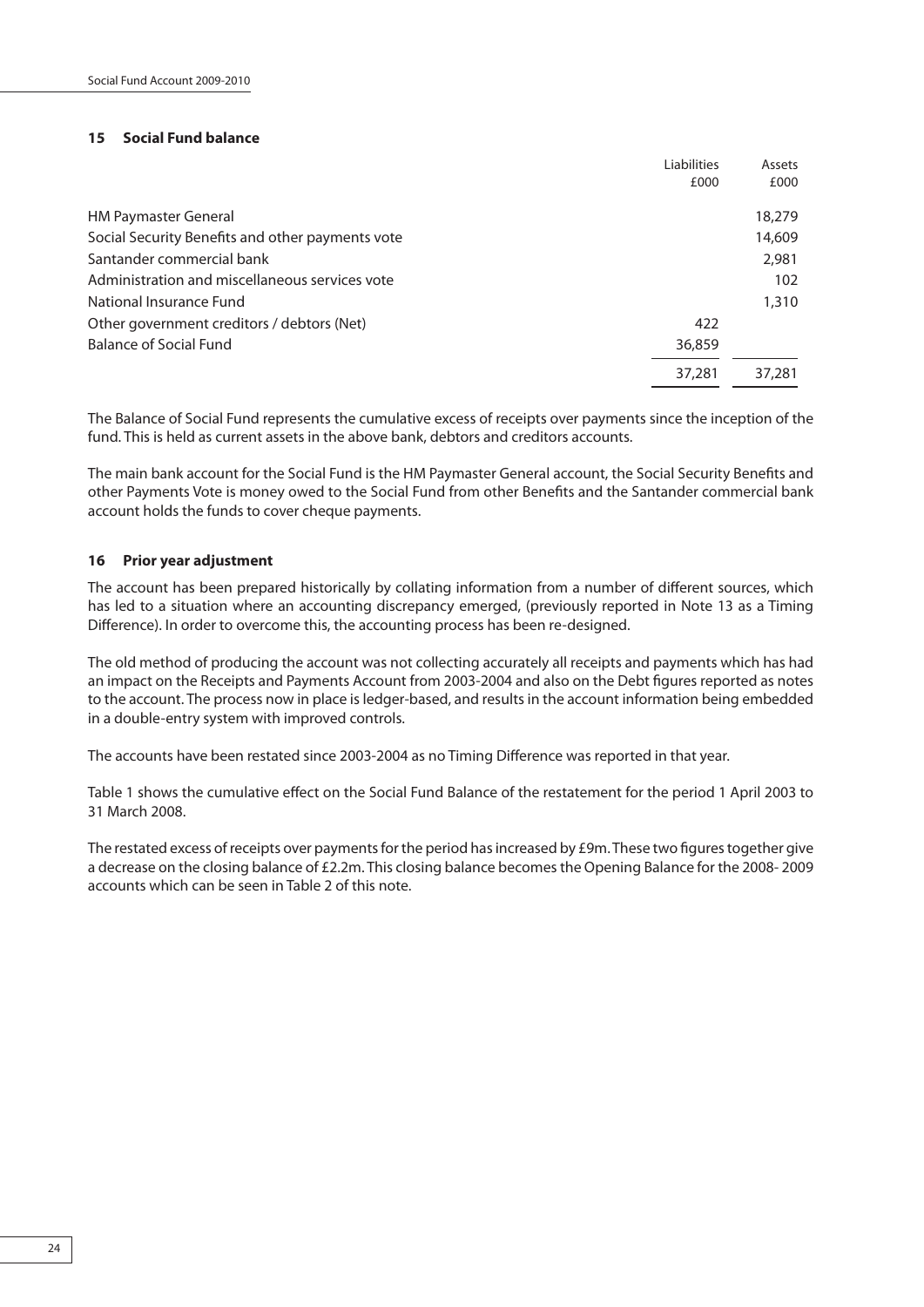**Table 1 Cumulative effect 1 April 2003 to 31 March 2008** 

|                                            | Reported   | (Decrease)<br>in cash<br>balance |
|--------------------------------------------|------------|----------------------------------|
|                                            |            |                                  |
|                                            |            |                                  |
|                                            |            |                                  |
| £000                                       | £000       | £000                             |
| 14,578,686<br>Total receipts               | 14,584,951 | 6,265                            |
| 14,536,466<br>Total payments               | 14,541,026 | (4,560)                          |
| 42,220<br>Excess of receipts over payments | 43,925     | 1,705                            |
| Excess of payments over receipts           |            |                                  |
| Statement of balances                      |            |                                  |
| Opening balance 1 April 2003<br>43,085     | 39,162     | (3,923)                          |
| 42,220<br>Excess of receipts over payments | 43,925     | 1,705                            |
| Excess of payments over receipts           |            |                                  |
| Closing balance 31 March 2008<br>85,305    | 83,087     | (2,218)                          |

Table 2 shows the impact on the 2008-2009 comparators that appear in the Receipts and Payments Account for this year.

All figures except for the Secretary of State Funding Rfr 3 have been impacted by the change in accounting process. The overall effect has been a reduction in the deficit for the year of £5.1m. This adjustment, combined with the reduction in the Opening balance of £2.2m as shown in table 1 to this note, gives a closing balance on the Social Fund of £16.2m. This represents an increase of £2.9m on the previously reported figure and becomes the Opening balance for the 2009-2010 Account.

### **Table 2 2008-2009 comparators**

|                                                  | Previously<br>Reported | Restated  | Increase /<br>(Decrease)<br>in cash<br>balance |
|--------------------------------------------------|------------------------|-----------|------------------------------------------------|
|                                                  |                        |           |                                                |
|                                                  | £000                   | £000      | £000                                           |
| RfR 3 - discretionary                            | 218,200                | 218,200   | $\Omega$                                       |
| $RfR$ 3 – regulated                              | 362,968                | 362,968   | $\Omega$                                       |
| RfR 3 - Winter fuel payments (regulated)         | 2,662,775              | 2,662,775 | $\mathbf 0$                                    |
| Repayments of budgeting loans                    | 456,030                | 456,917   | 887                                            |
| Repayments of crisis loans                       | 84,641                 | 84,460    | (181)                                          |
| Repayments of funeral expenses payments          | 792                    | 765       | (27)                                           |
| Refund of Social Fund overpayments discretionary | 22                     | 8         | (14)                                           |
| Refund of Social Fund overpayments regulated     | 233                    | 239       | 6                                              |
| <b>Total Receipts</b>                            | 3,785,661              | 3,786,332 | 671                                            |
| <b>Budgeting loans</b>                           | 451,033                | 456,675   | 5,642                                          |
| Community care grants                            | 140,467                | 141,373   | 906                                            |
| Crisis loans                                     | 175,771                | 160,884   | (14, 887)                                      |
| Winter fuel payments                             | 2,699,472              | 2,699,126 | (346)                                          |
| Funeral expenses                                 | 47,778                 | 50,804    | 3,026                                          |
| Sure Start Maternity grants                      | 132,974                | 133,291   | 317                                            |
| Cold weather payments                            | 210,176                | 211,094   | 918                                            |
| Total payments                                   | 3,857,671              | 3,853,247 | (4, 424)                                       |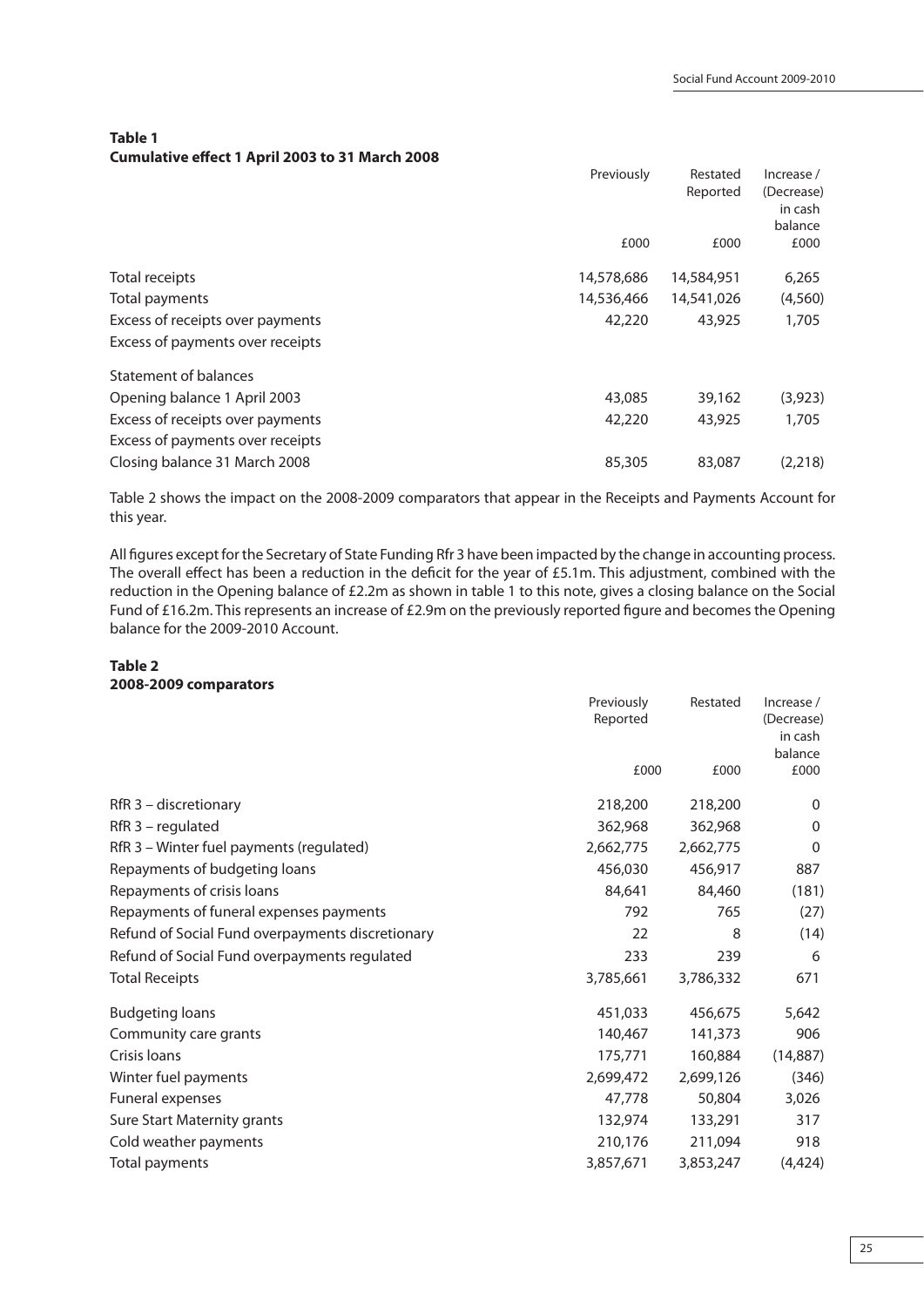| Excess of receipts over payments |        |        |         |
|----------------------------------|--------|--------|---------|
| Excess of payments over receipts | 72.010 | 66.915 | (5,095) |
| Statement of balances            |        |        |         |
| Opening balance                  | 85,305 | 83,087 | (2,218) |
| Excess of payments over receipts | 72,010 | 66,915 | (5,095) |
| Excess of receipts over payments |        |        |         |
| Closing balance                  | 13,295 | 16.172 | 2.877   |

Table 3 shows the cumulative impact of the restatement on the debt notes for the period between 1 April 2003 and the 31 March 2008. The opening balances have decreased £2.5m and the in period movements have changed due to the change in accounting process and therefore the Opening debt balances for 2008-2009 have changed, which can be seen in table 4 to this note.

# **Table 3 Cumulative effect 1 April 2003 to 31 March 2008**

| Loans                           | Previously<br>Reported<br>£000 | Restated<br>£000            | Increase<br>/(Decrease)<br>£000 |
|---------------------------------|--------------------------------|-----------------------------|---------------------------------|
|                                 |                                |                             |                                 |
| Opening debt outstanding        | 561,158                        | 558,198                     | (2,960)                         |
| Loaned                          | 3,060,266                      | 3,063,532                   | 3,266                           |
| Transferred to overpayments     |                                | (366)                       | (366)                           |
| Recovered                       |                                | $(2,706,932)$ $(2,713,471)$ | (6, 539)                        |
| Adjustments and write offs      | (8,562)                        | (9,633)                     | (1,071)                         |
| Outstanding debt at end of year | 905,930                        | 898,260                     | (7,670)                         |
| <b>Funeral payments</b>         |                                |                             |                                 |
| Opening debt outstanding        | 69,560                         | 69,969                      | 409                             |
| Loaned                          | 231,169                        | 235,895                     | 4,726                           |
| Transferred to overpayments     |                                | (111)                       | (111)                           |
| Recovered                       | (5,590)                        | (5,343)                     | 247                             |
| Adjustments and write offs      | (184, 973)                     | (186, 044)                  | (1,071)                         |
| Outstanding debt at end of year | 110,166                        | 114,366                     | 4,200                           |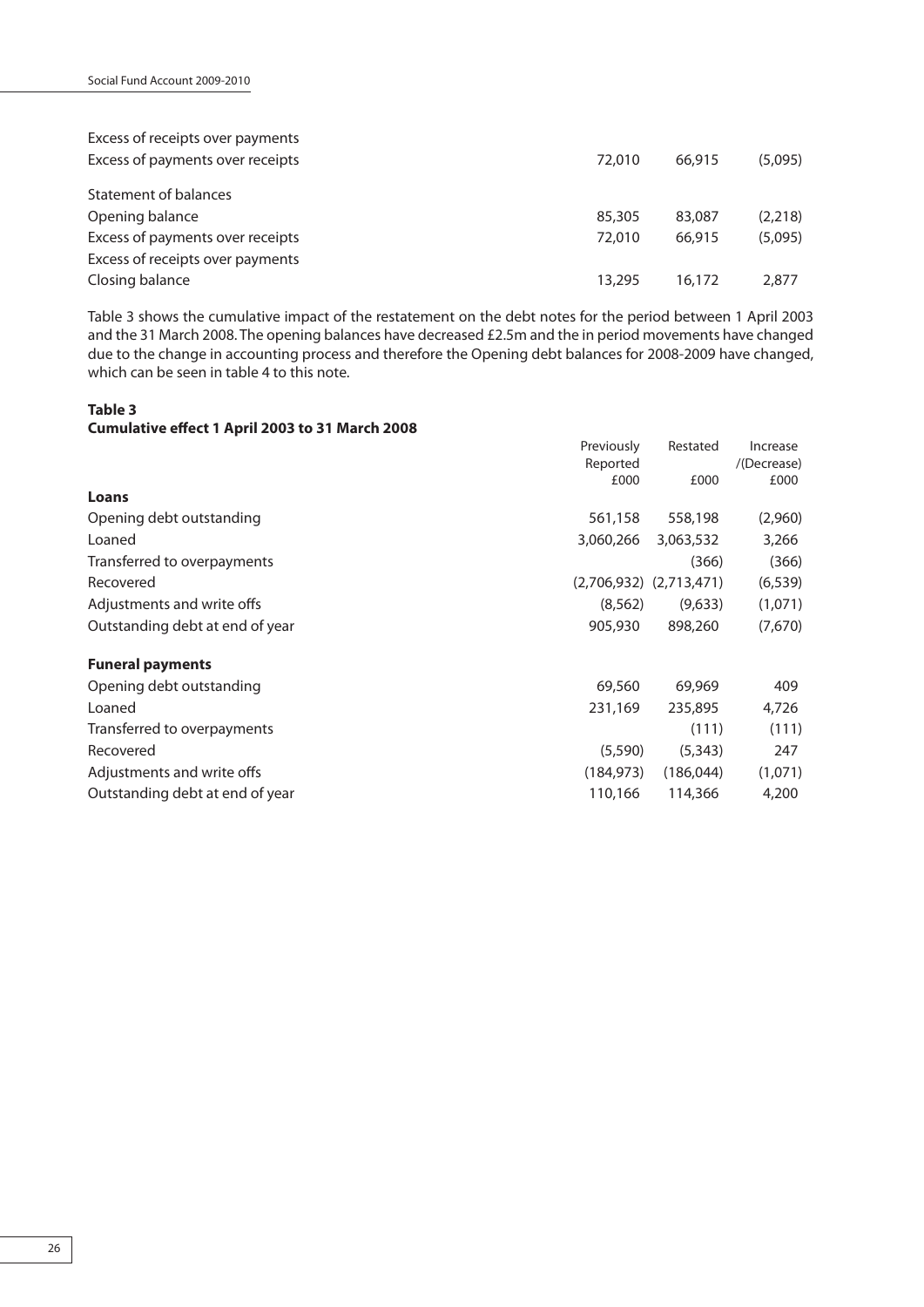Table 4 shows the impact of the restatement on the 2008-2009 comparators used in the debt notes to the account. The overall impact of the change in accounting process is to reduce the loan debt by £17 million and to increase the funeral payment debt by £8 million.

### **Table 4 2008-2009 comparators**

|                                 | Previously       | Restated   | Increase            |
|---------------------------------|------------------|------------|---------------------|
|                                 | Reported<br>£000 | £000       | /(Decrease)<br>£000 |
| Loans                           |                  |            |                     |
| Opening debt outstanding        | 905,930          | 898,260    | (7,670)             |
| Loaned                          | 626,804          | 617,559    | (9, 245)            |
| Transferred to overpayments     |                  | (25)       | (25)                |
| Recovered                       | (540, 671)       | (541, 364) | (693)               |
| Adjustments and write offs      | (1,936)          | (1,764)    | 172                 |
| Outstanding debt at end of year | 990,127          | 972,666    | (17, 461)           |
| <b>Funeral payments</b>         |                  |            |                     |
| Opening debt outstanding        | 110,166          | 114,366    | 4,200               |
| Loaned                          | 47,778           | 50,804     | 3,026               |
| Recovered                       | (792)            | (762)      | 30                  |
| Adjustments and write offs      | (117, 460)       | (116, 490) | 970                 |
| Outstanding debt at end of year | 39,692           | 47,918     | 8,226               |

Darra Singh 16 November 2010 Accounting Officer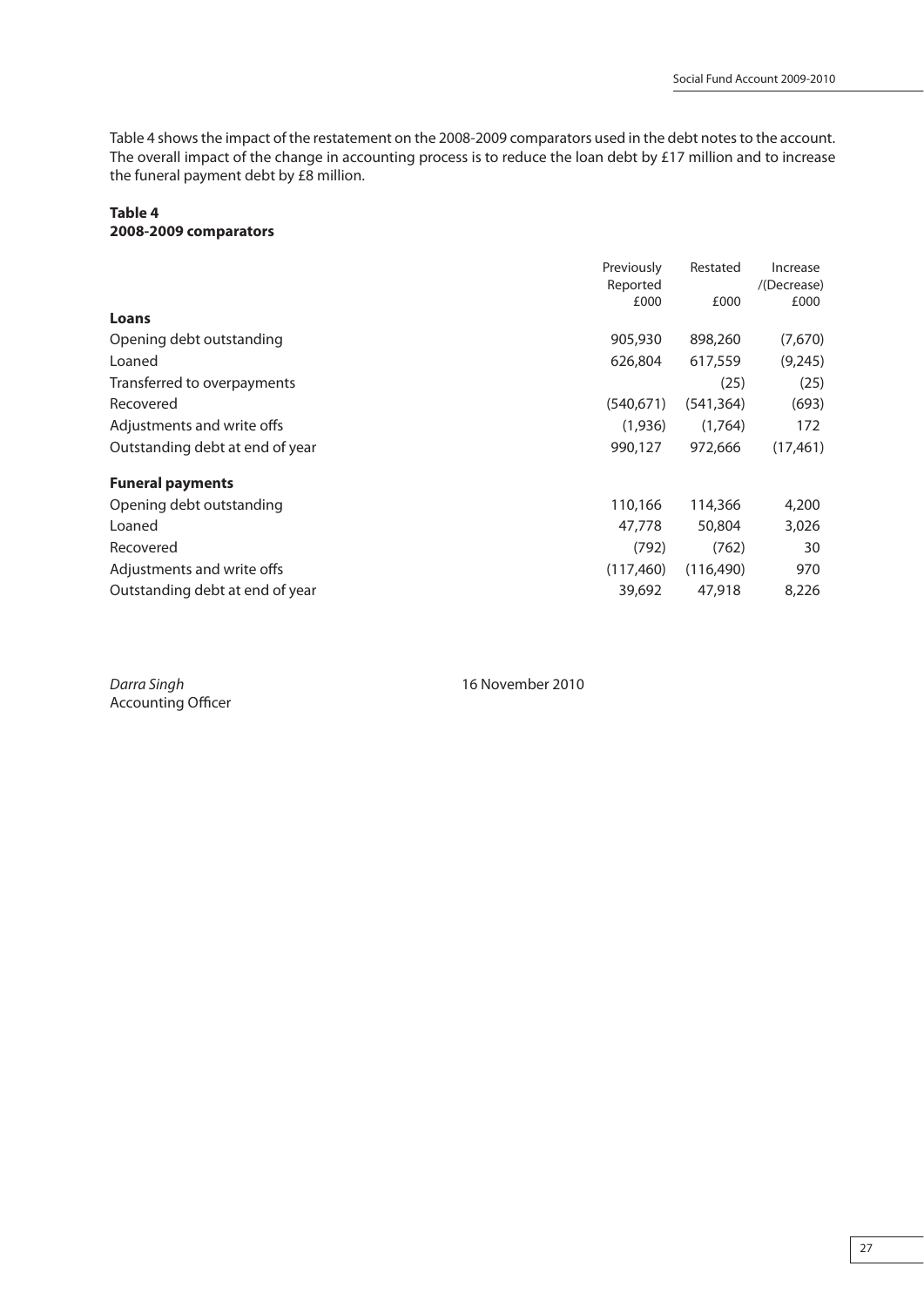# Annex

# Accounts Direction given by HM Treasury

- 1 The Treasury in accordance with section 167(4) of the Social Security Administration Act 1992 hereby gives the following direction.
- 2 The statement of account, which it is the duty of the Department of Social Security to prepare in respect of the transactions of the Social Fund for the financial year ended 31 March 1996 in respect of any subsequent financial year, shall comprise
	- i a foreword;
	- ii an account of receipts and payments;
	- iii a statement of balances;

and shall include any such notes as may be necessary for the purposes referred to in the attached schedule.

- 3 The Accounting Officer shall observe all relevant accounting and disclosure Requirements in 'Government Accounting' and any other guidance issued by HM Treasury, as amended or augmented from time to time.
- 4 The format of the statement of account and the disclosure requirements are in the attached schedule.
- 5 The Accounting Officer shall sign the foreword and account.
- 6 The Accounts Direction shall be produced as an annex to the accounts.

Jamie Mortimer Treasury Officer of Accounts

# Schedule – Format of Account and Disclosure Requirements

- 1 The foreword shall state that the account has been prepared in accordance with a direction issued by Treasury in pursuance of section 167(4) of the Social Security Administration Act 1992. The foreword will also include details of the following
	- a a brief history of the Social Fund and its Statutory background;
	- b categories of payment;
	- c financial performance;
	- d the publication of the Secretary of State's report;
	- e audit arrangements; and
	- f responsibilities of the Accounting Officer.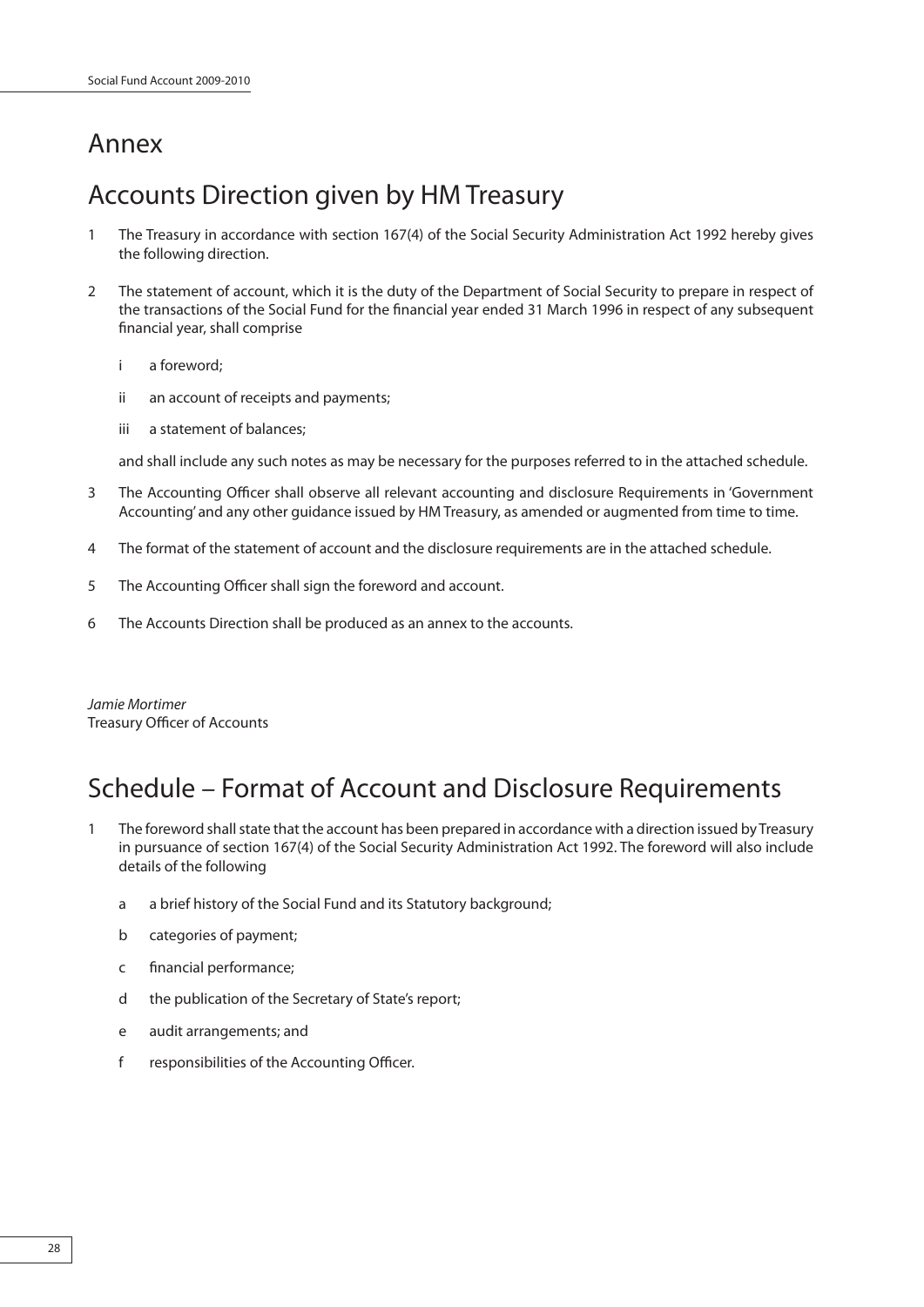- 2 The receipts and payments account and statement of balances shall conform to the formats shown in the Annex, although minor variations may be made.
- 3 The notes shall include
	- a an explanation of the financial basis of the Social Fund;
	- b a statement of loans including an age analysis of loans outstanding;
	- c a statement of losses; and
	- d the policy on maintaining a standing balance.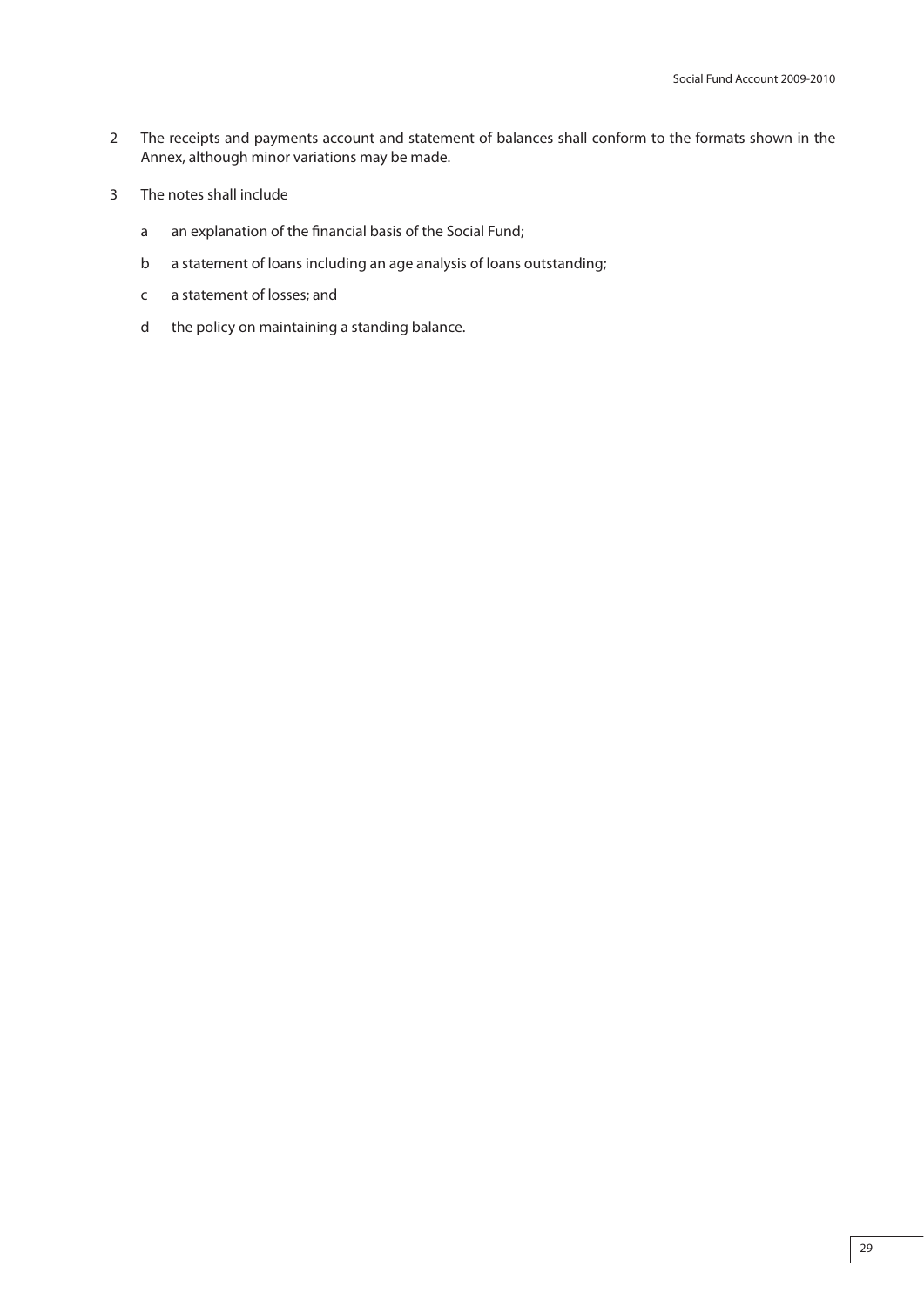Annex

# Receipts and Payments Account for the year ended 31 March XXXX

|                                                      | £000 | <b>20XX-XX</b><br>£000 | 20XX-XX<br>£000 |
|------------------------------------------------------|------|------------------------|-----------------|
| Receipts                                             |      |                        |                 |
| Receipts from the Secretary of State                 |      |                        |                 |
| RfR - Discretionary                                  |      |                        |                 |
| RfR - Regulated                                      |      |                        |                 |
| RfR - Winter Fuel (Regulated)                        |      |                        |                 |
| Repayments of Budgeting Loans                        |      |                        |                 |
| Repayments of Crisis Loans                           |      |                        |                 |
| Repayments of Funeral Expenses Payments              |      |                        |                 |
| Refund of Social Fund Overpayments Discretionary     |      |                        |                 |
| Refund of Social Fund Overpayments Regulated         |      |                        |                 |
| Less                                                 |      |                        |                 |
| <b>Payments</b>                                      |      |                        |                 |
| Discretionary                                        |      |                        |                 |
| <b>Budgeting Loans</b>                               |      |                        |                 |
| <b>Crisis Loans</b>                                  |      |                        |                 |
| <b>Community Care Grants</b>                         |      |                        |                 |
| Regulated                                            |      |                        |                 |
| <b>Winter Fuel Payments</b>                          |      |                        |                 |
| <b>Funeral Expenses</b><br><b>Maternity Expenses</b> |      |                        |                 |
| <b>Cold Weather Payments</b>                         |      |                        |                 |
|                                                      |      |                        |                 |
| Excess of receipts over payments                     |      |                        |                 |
| (Excess of payments over receipts)                   |      |                        |                 |
| <b>Statement of Balances</b>                         |      |                        |                 |
|                                                      |      | <b>20XX-XX</b>         | 20XX-XX         |
|                                                      |      | £000                   | £000            |
| <b>Opening Balance</b><br>Plus                       |      |                        |                 |
| Excess of receipts over payments<br>Less             |      |                        |                 |
| (Excess of payments over receipts)                   |      |                        |                 |
| <b>Closing Balance</b>                               |      |                        |                 |
| The notes on pages x to x form part of this Account. |      |                        |                 |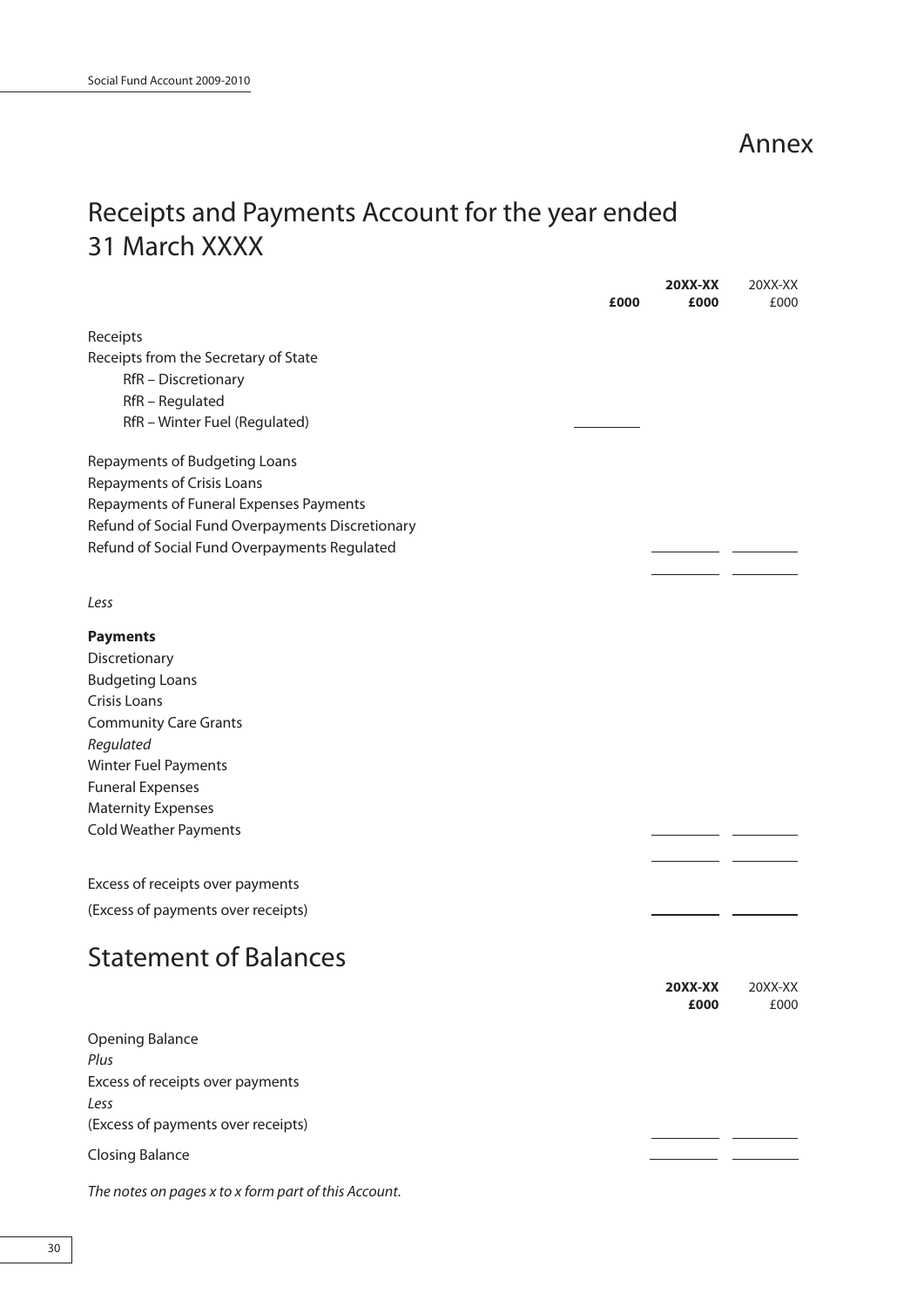For further information about the National Audit Office please contact:

National Audit Office Press Office 157-197 Buckingham Palace Road Victoria London SW1W 9SP Tel: 020 7798 7400 Email: enquiries@nao.gsi.gov.uk

DG Ref: 009470-001